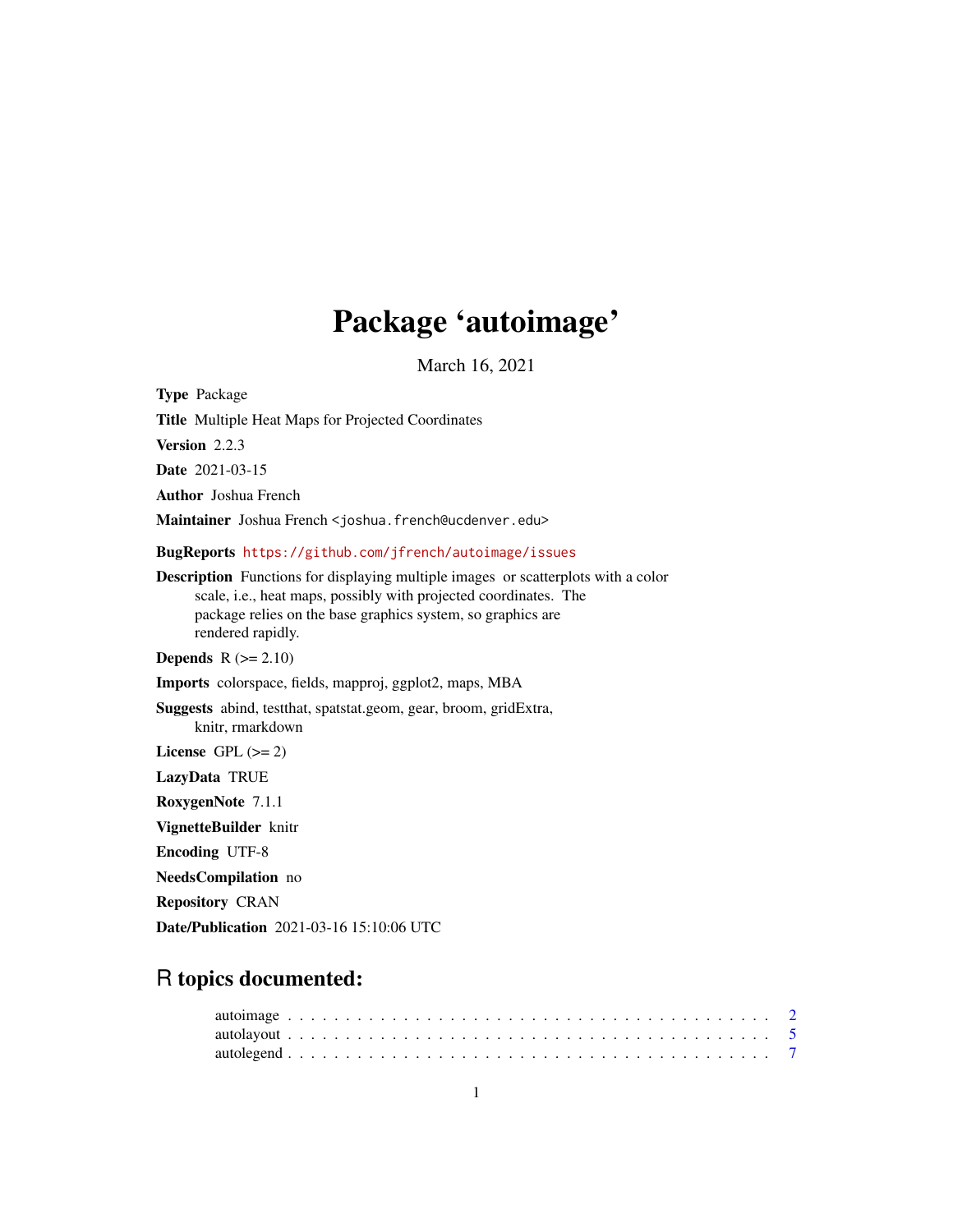# <span id="page-1-0"></span>2 autoimage

|       | paxes |     |
|-------|-------|-----|
|       |       |     |
|       |       |     |
|       |       |     |
|       |       |     |
|       |       |     |
|       |       | -33 |
|       |       |     |
|       |       |     |
| Index |       | 36  |
|       |       |     |

<span id="page-1-1"></span>

autoimage *Automatic facetting of multiple projected images*

# Description

autoimage plots a sequence of images (with possibly projected coordinates) while also automatically plotting a color scale matching the image colors to the values of z. Many options are available for legend customization. The coordinates can be irregularly spaced, on a regular grid, or on an irregular grid. z can be a numeric vector, matrix, or array, depending on the context.

### Usage

```
autoimage(
 x,
 y,
 z,
  legend = "horizontal",
 proj = "none",
 parameters,
 orientation,
  common.legend = TRUE,
 map = "none",size,
  lratio,
```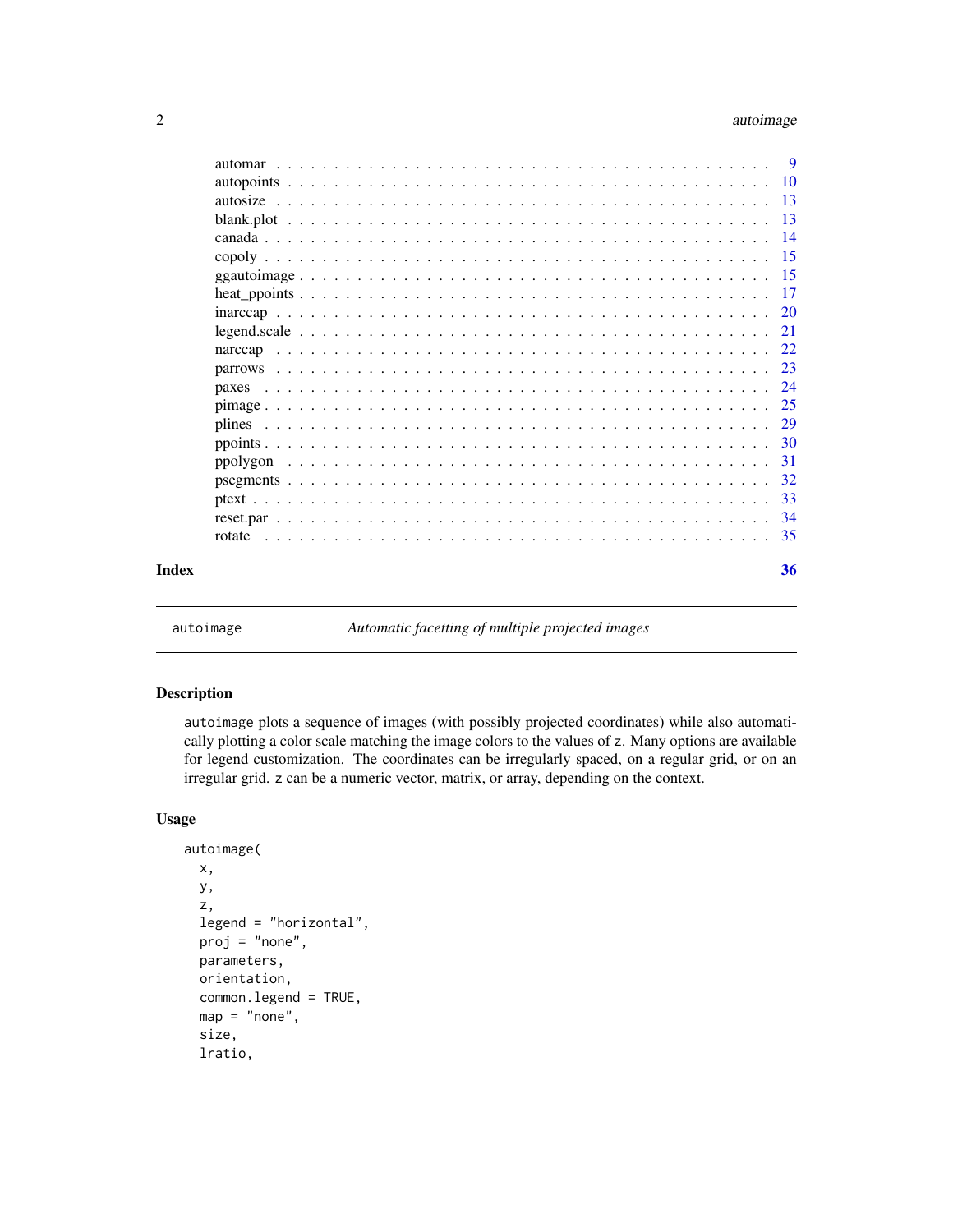# <span id="page-2-0"></span>autoimage 3

outer.title, ...

 $\overline{)}$ 

# Arguments

| х             | Locations of grid points at which the values in z are measured. The values must<br>be finite and non-missing. These arguments can be either vectors or matrices<br>depending on the type of data to be displayed. See Details.                                                  |
|---------------|---------------------------------------------------------------------------------------------------------------------------------------------------------------------------------------------------------------------------------------------------------------------------------|
| У             | Locations of grid points at which the values in z are measured. The values must<br>be finite and non-missing. These arguments can be either vectors or matrices<br>depending on the type of data to be displayed. See Details.                                                  |
| z             | A numeric or logical vector or matrix containing the values to be plotted (NAs<br>are allowed).                                                                                                                                                                                 |
| legend        | A character string indicating where the color scale should be placed. The default<br>is "horizontal". The other valid options are "none" and "vertical".                                                                                                                        |
| proj          | A character string indicating what projection should be used for the included x<br>and y coordinates. The default is "none". The other valid choices correspond to<br>the "projection" argument in the mapproject function, which is used for the<br>projection.                |
| parameters    | A numeric vector specifying the values of the parameters argument in the<br>mapproject. This may be necessary when proj != "none".                                                                                                                                              |
| orientation   | A vector c(latitude, longitude, rotation) which describes where the "North<br>Pole" should be when computing the projection. See mapproject for more de-<br>tails.                                                                                                              |
| common.legend | A logical value indicating whether a common legend scale should be used for<br>all images provided in the z array. Default is TRUE. If FALSE, a separate legend<br>is used for each image.                                                                                      |
| map           | The name of the map to draw on the image. Default is "none". Other options<br>include "world", "usa", "state", "county", "france", "nz" (New Zealand),<br>"italy", "lakes", and "world2", all from the maps package.                                                            |
| size          | A vector of length two indicating the number of rows and columns that should<br>be used for the series of image data in z. Note that prod(size) must match the<br>length of the third dimension of z (if it is an array), or $c(1, 1)$ if z is a matrix.                        |
| lratio        | A numeric value indicating the ratio of the smaller dimension of the legend<br>scale to the width of the image. Default is $0.1 + 0.1 \times k$ , where k is the number<br>of image rows if legend == "horizontal" or the number of image columns if<br>$legend == "vertical".$ |
| outer.title   | A title related to all of the images that is plotted in the outer margin of the figure.                                                                                                                                                                                         |
| $\cdots$      | Additional arguments passed to the image or poly. image functions. e.g., xlab,<br>ylab, xlim, ylim, zlim, etc.                                                                                                                                                                  |

# Details

The [mapproject](#page-0-0) function is used to project the x and y coordinates when proj != "none".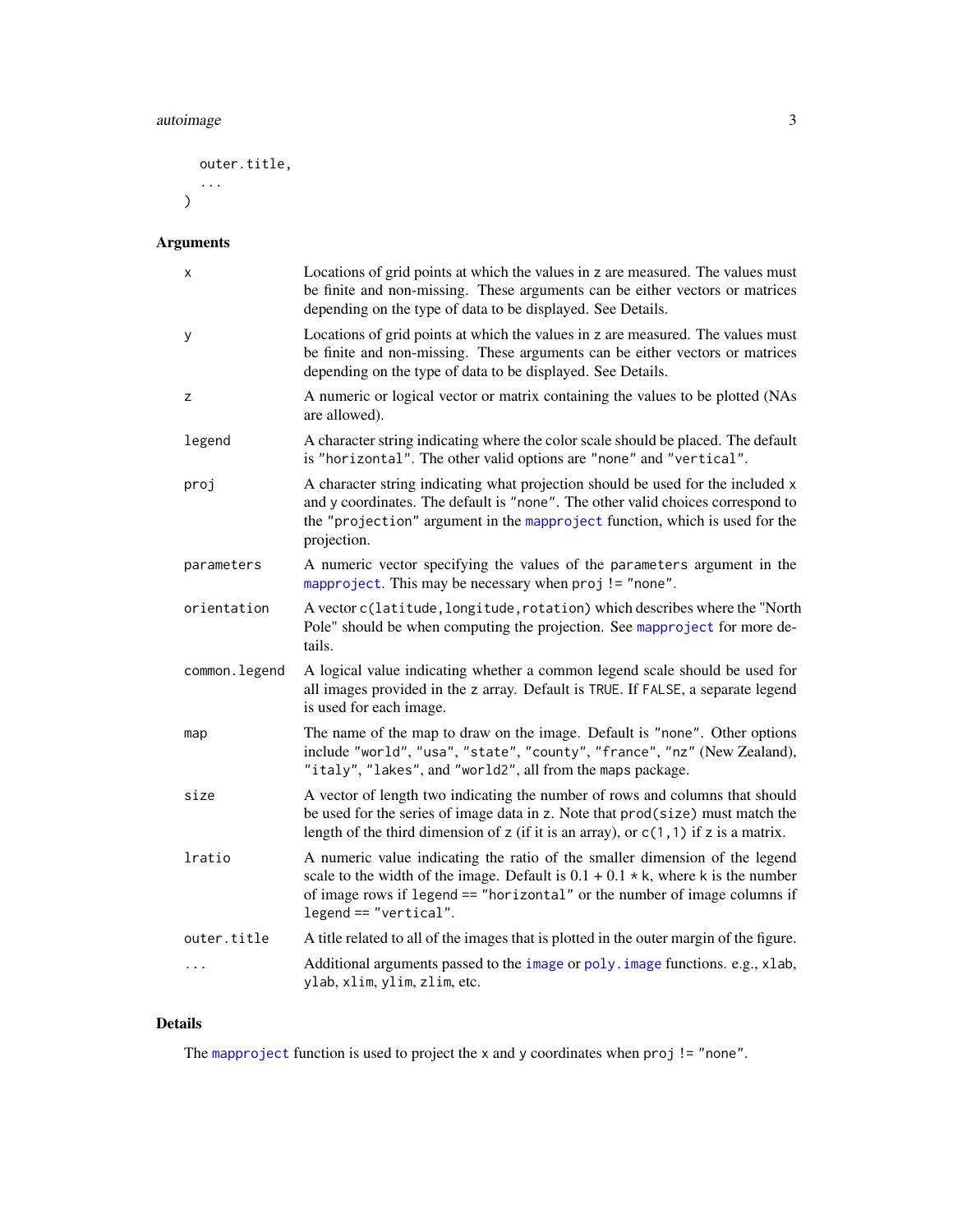<span id="page-3-0"></span>If multiple images are to be plotted (i.e., if z is an array), then the main argument can be a vector with length matching  $\dim(z)$ [3], and each successive element of the vector will be used to add a title to each successive image plotted. See the Examples.

Additionally, if common.legend = FALSE, then separate limits for the z-axis of each image can be provided as a list. Specifically, if  $dim(z)[3] == k$ , then zlim should be a list of length k, and each element of the list should be a 2-dimensional vector providing the lower and upper limit, respectively, of the legend for each image. Alternatively, if zlim is a list of length k, then common.legend is set to FALSE.

The range of zlim is cut into n partitions, where n is the length of col.

It is generally desirable to increase lratio when more images are plotted simultaneously.

The multiple plots are constructed using the [autolayout](#page-4-1) function, which is incompatible with the mfrow and mfcol arguments in the [par](#page-0-0) function and is also incompatible with the [split.screen](#page-0-0) function.

The mtext.args argument can be passed through ... in order to customize the outer title. This should be a named list with components matching the arguments of [mtext](#page-0-0).

Lines can be added to each image by passing the lines argument through .... In that case, lines should be a list with components  $x$  and  $y$  specifying the locations to draw the lines. The appearance of the plotted lines can be customized by passing a named list called lines.args through .... The components of lines.args should match the arguments of [lines](#page-0-0). See Examples.

Points can be added to each image by passing the points argument through .... In that case, points should be a list with components x and y specifying the locations to draw the points. The appearance of the plotted points can be customized by passing a named list called points.args through  $\ldots$  The components of [points](#page-0-0) args should match the components of points. See Examples.

Text can be added to each image by passing the text argument through .... In that case, text should be a list with components x and y specifying the locations to draw the text, and labels, a component specifying the actual text to write. The appearance of the plotted text can be customized by passing a named list called text.args through .... The components of text.args should match the components of [text](#page-0-0). See Examples.

The legend scale can be modified by passing legend.axis.args through .... The argument should be a named list corresponding to the arguments of the [axis](#page-0-0) function. See Examples.

The image axes can be modified by passing axis.args through .... The argument should be a named list corresponding to the arguments of the [axis](#page-0-0) function. The exception to this is that arguments xat and yat can be specified (instead of at) to specify the location of the x and y ticks. If xat or yat are specified, then this overrides the xaxt and yaxt arguments, respectively. See the [paxes](#page-23-1) function to see how axis.args can be used.

The legend margin can be customized by passing legend.mar to pimage through .... This should be a numeric vector indicating the margins of the legend, identical to how par("mar") is specified.

The various options of the labeling, axes, and legend are largely independent. e.g., passing col. axis through  $\ldots$  will not affect the axis unless it is passed as part of the named list axis. args. However, one can set the various par options prior to plotting to simultaneously affect the appearance of multiple aspects of the plot. See Examples for [pimage](#page-24-1). After plotting, reset.par() can be used to reset the graphics device options to their default values.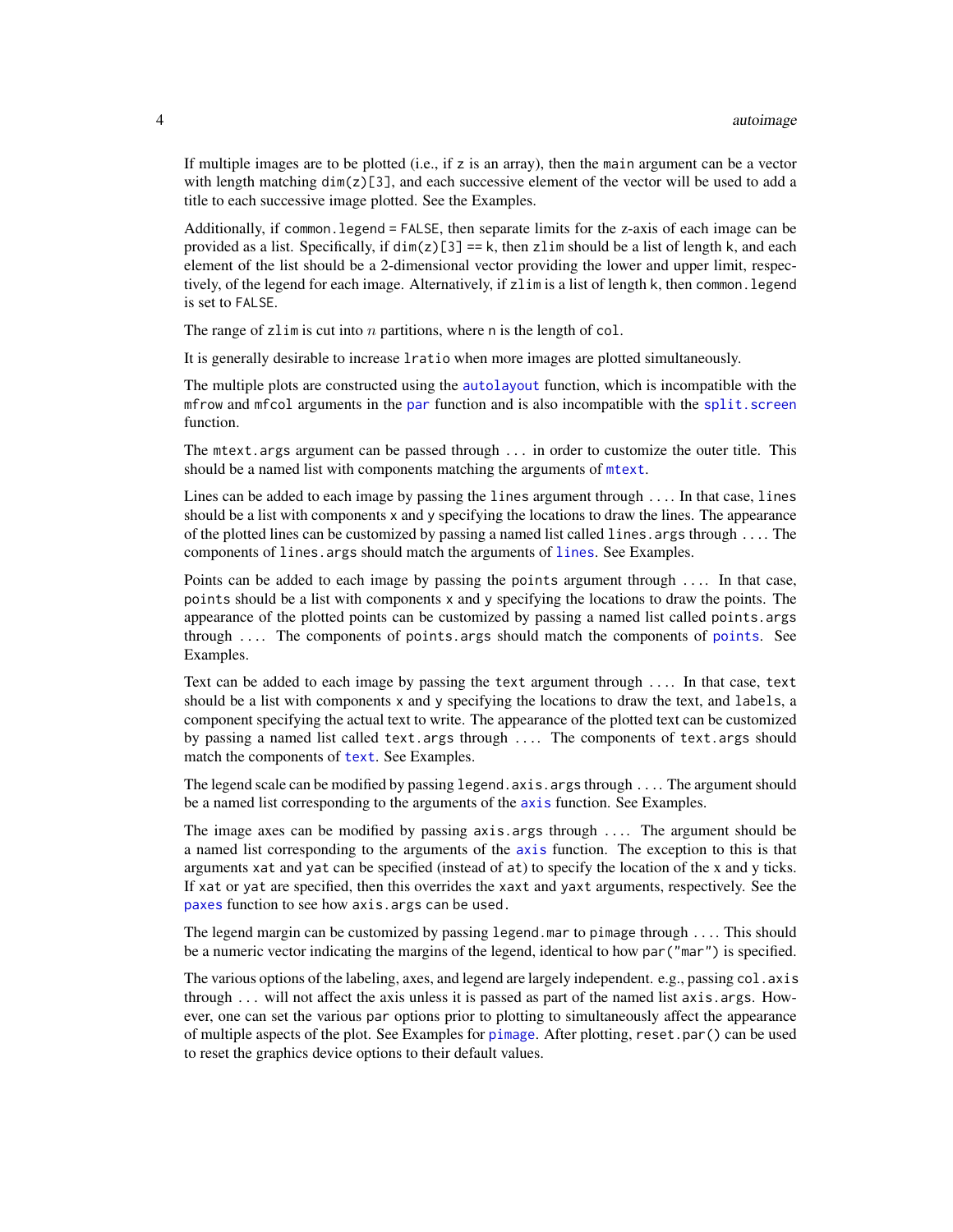#### <span id="page-4-0"></span>autolayout 5 auto-search 2012 12:00 minutes and 2012 12:00 minutes and 2012 12:00 minutes and 2013 12:00 minutes and 2013 12:00 minutes and 2013 12:00 minutes and 2013 12:00 minutes and 2013 12:00 minutes and 2013 12:00 mi

#### See Also

[pimage](#page-24-1)

#### Examples

```
data(narccap)
# restructure data for 2 images
tasmax2 < - tasmax[,, 1:2]
# plot irregularly gridded images with separate legends
# and usa border
autoimage(lon, lat, tasmax2, common.legend = FALSE, map = "usa")
# plot irregularly gridded images with common legend and world lines
# customize world lines
# add and customize title
autoimage(lon, lat, tasmax2, map = "world",
          lines.args = list(col = "white", lwd = 2),
          outer.title = "Maximum Daily Surface Air Temperature (K)",
         mtext{text.args} = list(col = "blue", cex = 2))# plot irregularly-spaced responsed as images with separate legends
# and county borders. Add observed data locations with custom point
# options. Add text at locations of Denver and Colorado Springs.
data(co, package = "gear")autoimage(co$lon, co$lat, co[,c("Al", "Ca")], common.legend = FALSE,
         map = "county", main = c("Aluminum", "Cadmium"),
          points = list(x = \text{co$1on}, y = \text{co$1at}),points.args = list(pch = 20, col = "white"),
          text = list(x = c(-104.98, -104.80), y = c(39.74, 38.85),
                      labels = c("Denver", "Colorado Springs")),
          text.argv = list(col = "red")# customize margins and lratio for large plot
# also use projection
# specify manual lines (though in this case it is the same as using
# map = "world")
data(worldMapEnv, package = "maps")
worldpoly <- maps::map("world", plot = FALSE)
par(mar = c(1.1, 4.1, 2.1, 1.1))
autoimage(lon, lat, tasmax, lines = worldpoly,
          proj = "bonne", parameters = 40,
          main = c("day 1", "day 2", "day 3", "day 4", "day 5"),
         ylab = "",
          axes = FALSE,
         lratio = 0.5
```
<span id="page-4-1"></span>autolayout *Divide device into rows and columns*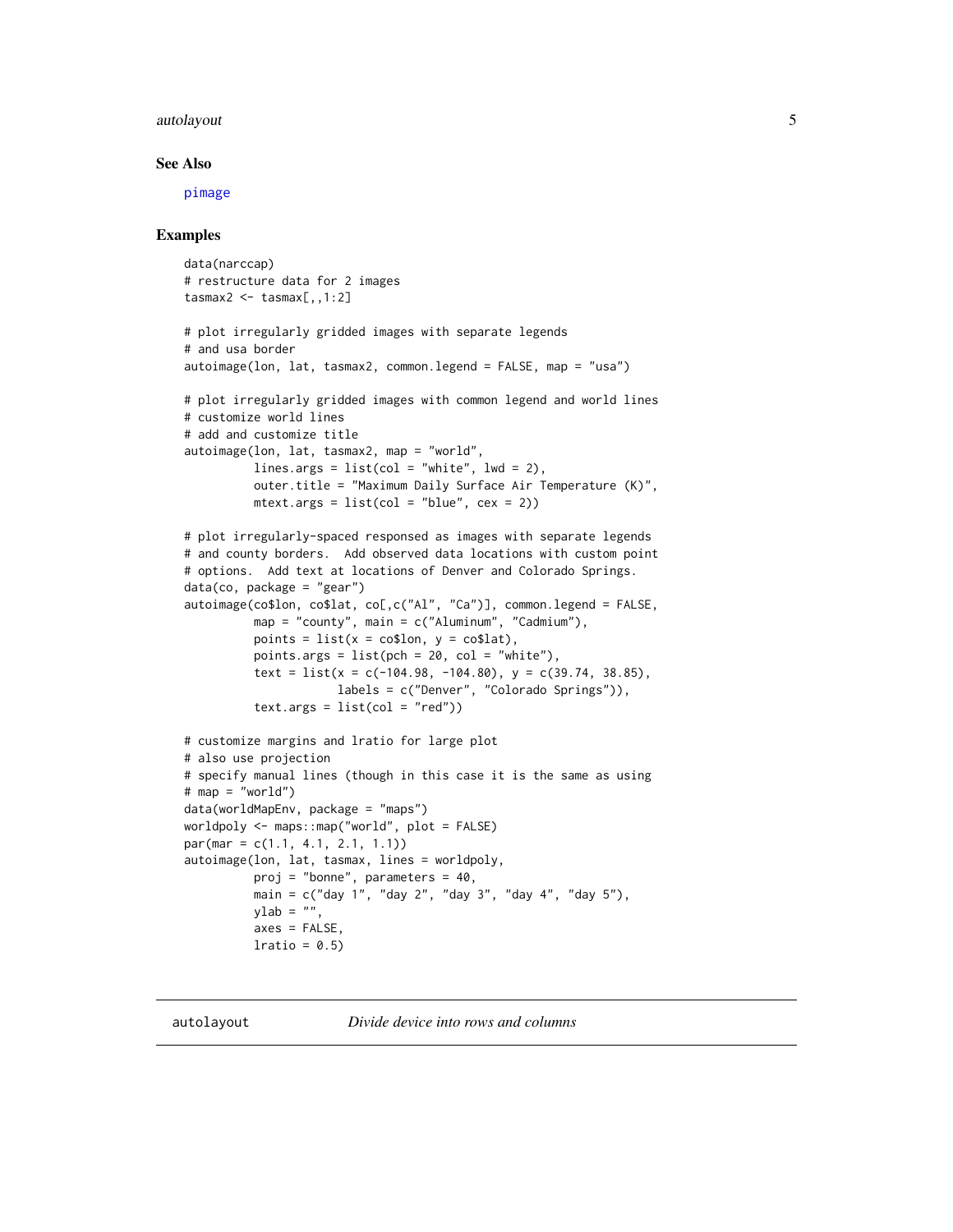# <span id="page-5-0"></span>Description

autolayout divides the current device into equal-sized rows and equal-sized columns based on the specified arguments.

# Usage

```
autolayout(
  size,
  legend = "none",
  common.legend = TRUE,
  lratio = 0.2,
  outer = FALSE,
  show = TRUE,
  reverse = FALSE,
  legend.mar
)
```
#### Arguments

| size          | A vector of length two indicating the number of rows and columns that should<br>be used for the series of image data in z. Note that prod(size) must match the<br>length of the third dimension of z (if it is an array), or $c(1, 1)$ if z is a matrix. |
|---------------|----------------------------------------------------------------------------------------------------------------------------------------------------------------------------------------------------------------------------------------------------------|
| legend        | A character string indicating where the color scale should be placed. The default<br>is "horizontal". The other valid options are "none" and "vertical".                                                                                                 |
| common.legend | A logical value indicating whether a common legend scale should be used for<br>all images provided in the z array. Default is TRUE. If FALSE, a separate legend<br>is used for each image.                                                               |
| lratio        | A numeric value indicating the ratio of the width of the legend scale to the width<br>of the each image. Default is $l$ ratio = 0.2.                                                                                                                     |
| outer         | A logical value indicating whether the room should be left for an outer title<br>that is common for all plots. Depends on setting the oma argument of the par<br>function.                                                                               |
| show          | A logical value indicating whether the layout show function should be called<br>after the layout is constructed.                                                                                                                                         |
| reverse       | A logical value indicating whether the legend scale should be plotted before the<br>image. Default is FALSE.                                                                                                                                             |
| legend.mar    | The margins for the legend. (See the mar argument of par). If not specified,<br>then sensible values are chosen based on the current vector par ("mar").                                                                                                 |

# Details

The rows and columns are constructed using the [layout](#page-0-0) function, which is incompatible with the mfrow and mfcol arguments in the [par](#page-0-0) function and is also incompatible with the [split.screen](#page-0-0) function.

Note [par](#page-0-0) parameters are NOT RESET after executing the [layout](#page-0-0) function so the the user can use existing layout for plots.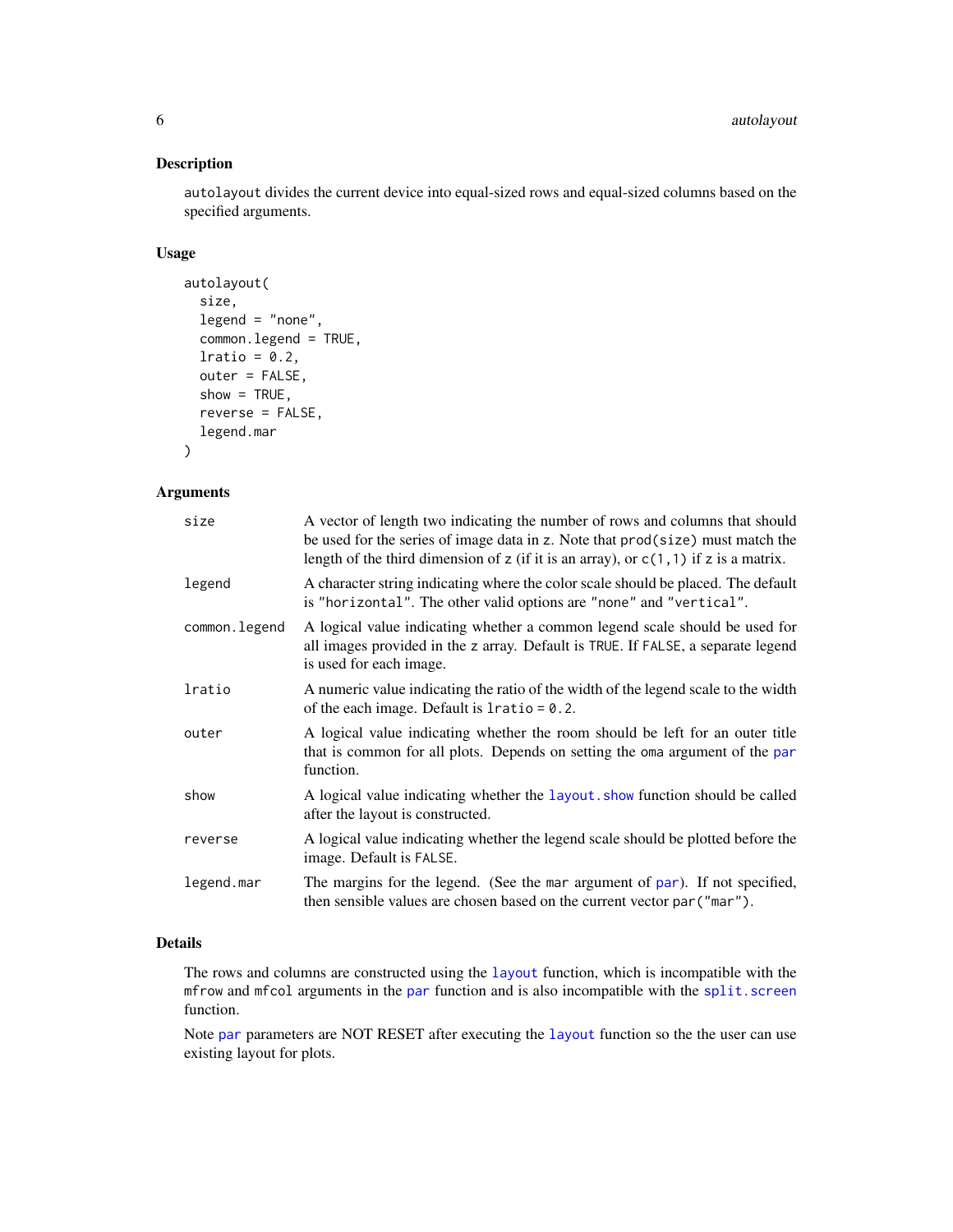#### <span id="page-6-0"></span>autolegend 7 auto-2008 auto-2008 auto-2008 auto-2008 auto-2008 auto-2008 auto-2008 auto-2008 auto-2008 auto-20

If legend = "horizontal" or legend = "vertical", then a portion of the device is dedicated to a legend.

If common.legend = TRUE, then one legend region is created for the entire set of plots. If common.legend = FALSE, then a separate legend region is created for each individual plot.

With respective to ordering of the plotting regions: A common legend is plotted after all other plots, while individual legends are plotted after each respective plot.

# See Also

[image](#page-0-0), [image.plot](#page-0-0), [axis](#page-0-0)

#### Examples

```
# basic 2x2 layout
autolayout(c(2, 2))
# 3x2 layout with space for legends
autolayout(c(3, 2), legend = "h")autolayout(c(3, 2), legend = "v")# 3x2 layout with individuals legends
autolayout(c(3, 2), legend = "h", common.length = FALSE)autolayout(c(3, 2), legend = "v", common.length = FALSE)# if outer title is desired
autolayout(c(2, 2), outer = TRUE)# reset oma parameters
par(oma = c(0, 0, 0, 0))# impact of lratio when legend used
autolayout(c(2, 2), legend = "h", lratio = 0.5)autolayout(c(2, 2), legend = "h", lratio = 0.2)
```
autolegend *Add legend to projected image.*

#### **Description**

autolegend adds a color scale to the current device based on the information from the last calls to the [autolayout](#page-4-1) and [pimage](#page-24-1) functions.

#### Usage

autolegend()

### Details

Internally, autolegend calls the .legend.scale.args, .legend.horizontal, and .legend.mar functions to obtain the relevant information.

# See Also

[autolayout](#page-4-1), [pimage](#page-24-1), [legend.scale](#page-20-1)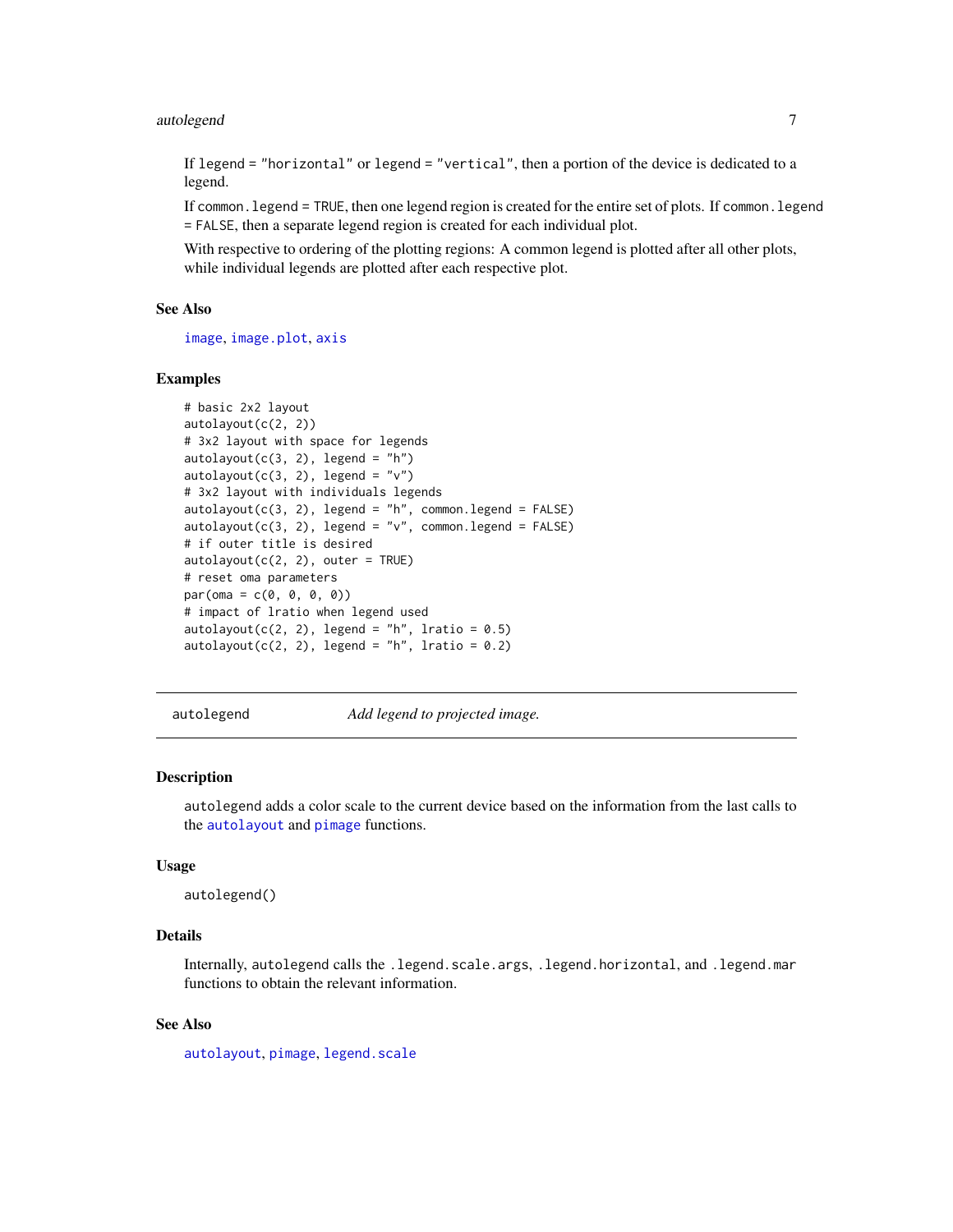```
data(narccap)
autolayout(c(1, 1), legend = "h")pimage(lon, lat, tasmax[,,1], legend = "none")
autolegend()
# common legend with distinct lines
autolayout(c(1, 2), legend = "h")pimage(lon, lat, tasmax[,,1], legend = "none", map = "world")
pimage(lon, lat, tasmax[,,2], legend = "none", map = "usa",
       proj = "bonne", parameters = 40)
autolegend()
# separate legends with distinct lines
autolayout(c(1, 2), legend = "v", common.length = FALSE)pimage(lon, lat, tasmax[,,1], legend = "none", map = "state",
       proj = "bonne", parameters = 40, axes = FALSE)
autolegend()
pimage(lon, lat, tasmax[,,2], legend = "none", map = "usa",
       proj = "albers", parameters = c(32, 45), axes = FALSE)
autolegend()
data(worldMapEnv, package = "maps")
# extract hawaii and alaskan borders
hiak <- maps::map("world", c("USA:Hawaii", "USA:Alaska"),
                  plot = FALSE)
# extract colorado cities from us.cities
data(us.cities, package = "maps")
codf <- us.cities[us.cities$country.etc == "CO", ]
# select smaller subset of colorado cities
codf <- codf[c(3, 5, 7:11, 15, 18), ]
# extract capitals from us.cities
capdf <- us.cities[us.cities$capital == 2,]
# setup plotting area
autolayout(c(1, 2), legend = "h", common.length = FALSE, outer = TRUE)# create image of NARCCAP data.
# xlim is chosen so to include alaska and hawaii
# add grey state borders
pimage(lon, lat, tasmax[,,1], legend = "none", proj = "mercator",
       map = "state", xlim = c(-180, 20),lines.args = list(col = "grey"))# add hawaii and alaskan borders
plines(hiak, proj = "mercator", col = "grey")
# add state captials to image
ppoints(capdf$lon, capdf$lat, proj = "mercator", pch = 16)
# title image
title("tasmax for North America")
# add legend for plot
autolegend()
# load colorado geochemical data
data(co, package = "gear")
```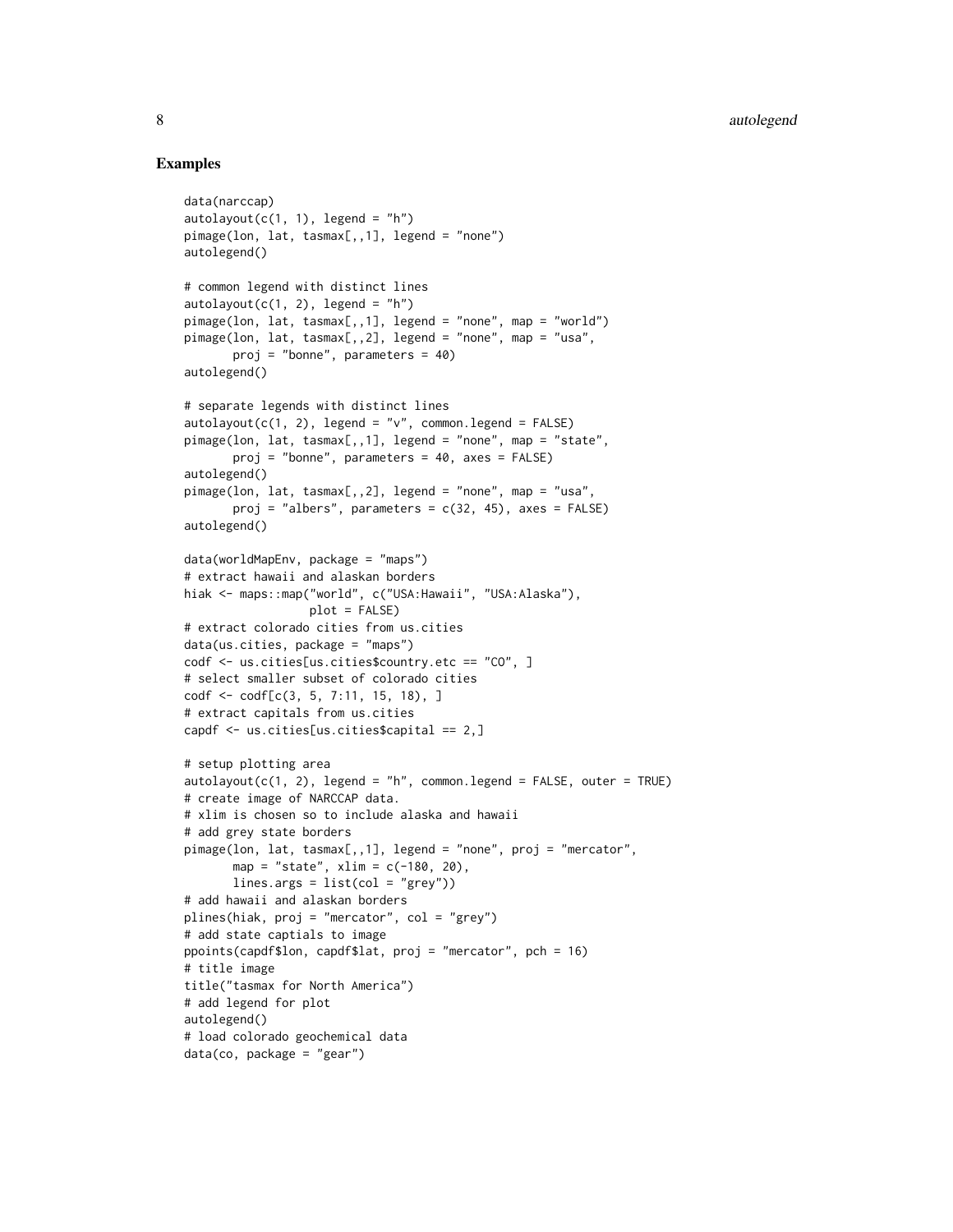#### <span id="page-8-0"></span>automar 9

```
# create image for colorado aluminum measurements
# use bonne projection
# customize legend colors
# add grey county borders
pimage(co$lon, co$lat, co$Al, map = "county", legend = "none",
       proj = "bonne", parameters = 39,
       paxes.args = list(grid = FALSE),
       col = fields::tim.colors(64),
       lines.args = list(col = "grey"))# add colorado city points to image
ppoints(codf$lon, codf$lat, pch = 16, proj = "bonne")
# add names of colorado cities to image
ptext(codf$lon, codf$lat, labels = codf$name, proj = "bonne", pos = 4)
# title plot
title("Colorado Aluminum levels (%)")
# add legend to current image
autolegend()
# add common title for plots
mtext{text("Two complicated maps", col = "purple", outer = TRUE, cex = 2)}reset.par() # reset device default
```
automar *Sensible legend margins*

#### Description

automar determines sensible margins for legend. scale based on the value currently set for par("mar").

#### Usage

automar(legend = "none")

#### Arguments

legend A character string indicating the orientation of the [legend.scale](#page-20-1). The default is "none". The other valid options are "horizontal" and "vertical".

#### Details

The margins produced by automar are based on the current choice of par("mar"). If the user has specified a poor choice for par("mar"), then automar might also produce a poor choice for the legend margin.

```
automar()
automar("h")
automar("v")
```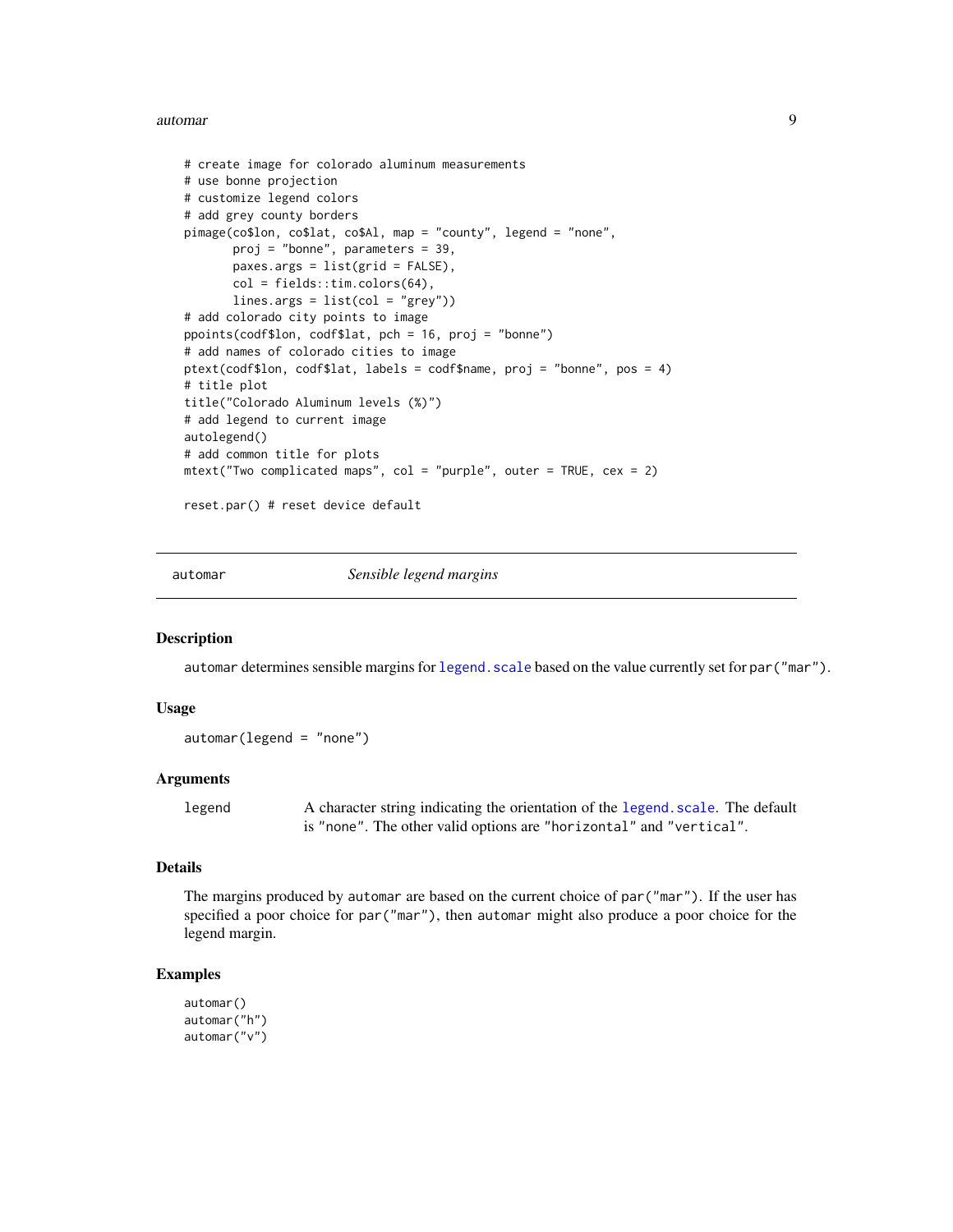<span id="page-9-0"></span>

# Description

autopoints plots a sequence of scatterplots (with possibly projected coordinates) while also automatically plotting a color scale matching the image colors to the values of z. Many options are available for customization. See the Examples below or execute vignette("autopoints") to better understand the possibilities.

### Usage

```
autopoints(
 x,
 y,
 z,
 legend = "horizontal",
 proj = "none",parameters,
 orientation,
 common.legend = TRUE,
 map = "none",size,
 lratio,
 outer.title,
 n = 5,
  ...
\mathcal{L}
```
# Arguments

| $\mathsf{x}$ | Numeric vectors of coordinates at which the values in z are measured.                                                                                                                                                                                            |
|--------------|------------------------------------------------------------------------------------------------------------------------------------------------------------------------------------------------------------------------------------------------------------------|
| У            | Numeric vectors of coordinates at which the values in z are measured.                                                                                                                                                                                            |
| z            | A numeric vector containing the values to be plotted.                                                                                                                                                                                                            |
| legend       | A character string indicating where the color scale should be placed. The default<br>is "horizontal". The other valid options are "none" and "vertical".                                                                                                         |
| proj         | A character string indicating what projection should be used for the included x<br>and y coordinates. The default is "none". The other valid choices correspond to<br>the "projection" argument in the mapproject function, which is used for the<br>projection. |
| parameters   | A numeric vector specifying the values of the parameters argument in the<br>mapproject. This may be necessary when proj != "none".                                                                                                                               |
| orientation  | A vector c (latitude, longitude, rotation) which describes where the "North<br>Pole" should be when computing the projection. See mapproject for more de-<br>tails.                                                                                              |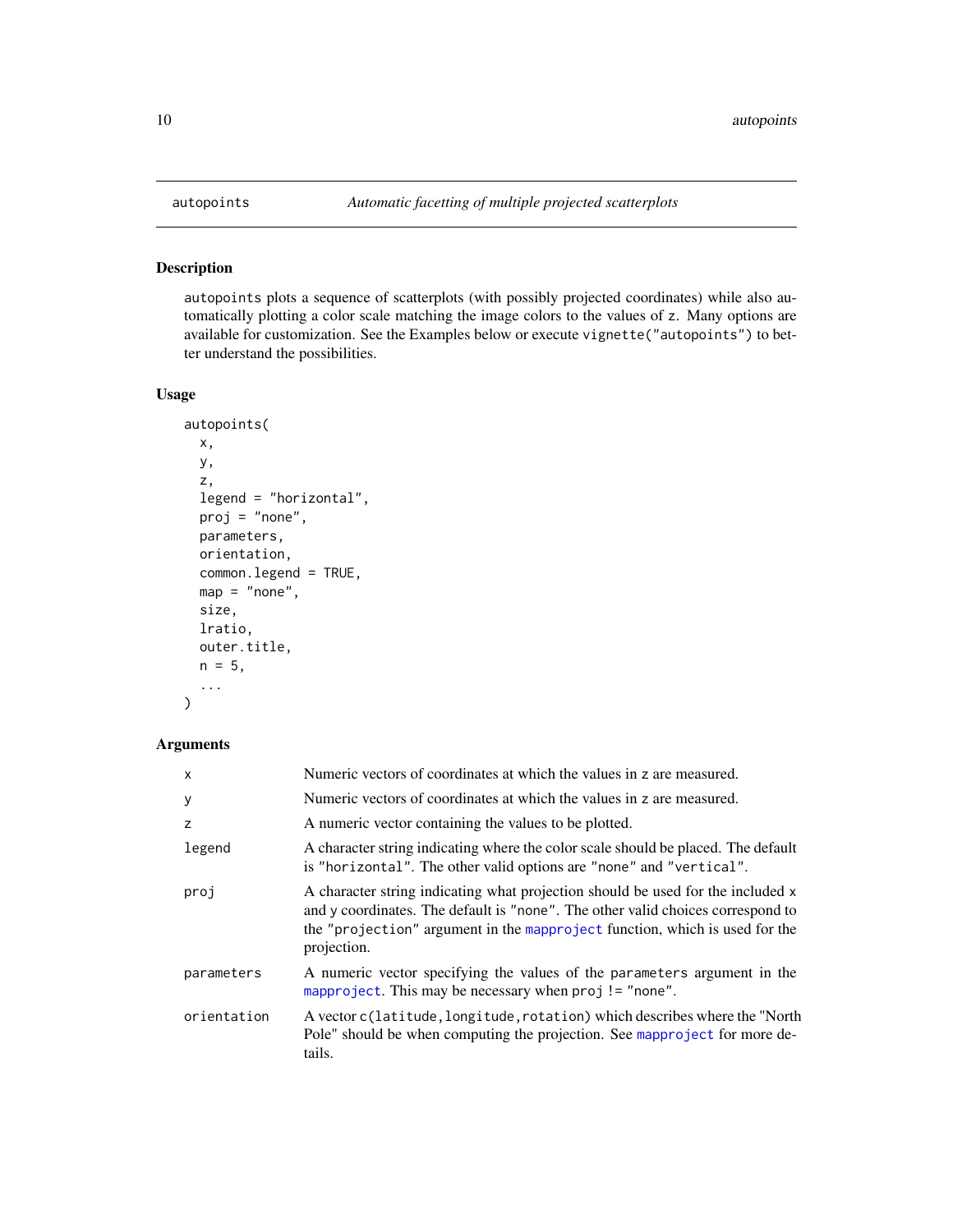<span id="page-10-0"></span>

| common.legend | A logical value indicating whether a common legend scale should be used for<br>all images provided in the z array. Default is TRUE. If FALSE, a separate legend<br>is used for each image.                                                                               |
|---------------|--------------------------------------------------------------------------------------------------------------------------------------------------------------------------------------------------------------------------------------------------------------------------|
| map           | The name of the map to draw on the image. Default is "none". Other options<br>include "world", "usa", "state", "county", "france", "nz" (New Zealand),<br>"italy", "lakes", and "world2", all from the maps package.                                                     |
| size          | A vector of length two indicating the number of rows and columns that should<br>be used for the series of image data in z. Note that $\text{prod}(\text{size})$ must match the<br>length of the third dimension of z (if it is an array), or $c(1, 1)$ if z is a matrix. |
| lratio        | A numeric value indicating the ratio of the smaller dimension of the legend scale<br>to the width of the image. Default is $l$ ratio = 0.2.                                                                                                                              |
| outer.title   | A title related to all of the images that is plotted in the outer margin of the figure.                                                                                                                                                                                  |
| n             | integer giving the <i>desired</i> number of intervals. Non-integer values are rounded<br>down.                                                                                                                                                                           |
| .             | Additional arguments passed to the plot. e.g., xlab, ylab, xlim, ylim, zlim,<br>etc.                                                                                                                                                                                     |

### Details

The n argument specifies the desired number of color partitions, but may not be exact. This is used to create "pretty" color scale tick labels using the [pretty](#page-0-0) function. If zlim or breaks are provided, then the [pretty](#page-0-0) function is not used to determine the color scale tick lables, and the user may need to manually specify breaks to get the color scale to have "pretty" tick labels. If col is specified, then n is set to length(col), but the functions otherwise works the same (i.e., pretty tick labels are not automatic if zlim or breaks are specified.

The [mapproject](#page-0-0) function is used to project the x and y coordinates when  $proj$ ! = "none".

If multiple scatterplots are to be plotted (i.e., if z is a matrix with more than 1 column), then the main argument can be a vector with length matching ncol(z), and each successive element of the vector will be used to add a title to each successive scatterplot. See the Examples.

Additionally, if common.legend = FALSE, then separate z limits and breaks for the z-axis of each image can be provided as a list. Specifically, if  $ncol(z) == k$ , then zlim should be a list of length k, and each element of the list should be a 2-dimensional vector providing the lower and upper limit, respectively, of the legend for each image. Similarly, the breaks argument should be a list of length k, and each element of the list should be a vector specifying the breaks for the color scale for each plot. Note that the length of each element of breaks should be 1 greater then the number of colors in the color scale.

The range of zlim is cut into  $n$  partitions, where n is the length of col.

It is generally desirable to increase lratio when more images are plotted simultaneously.

The multiple plots are constructed using the [autolayout](#page-4-1) function, which is incompatible with the mfrow and mfcol arguments in the [par](#page-0-0) function and is also incompatible with the [split.screen](#page-0-0) function.

The mtext.args argument can be passed through ... in order to customize the outer title. This should be a named list with components matching the arguments of [mtext](#page-0-0).

Lines can be added to each image by passing the lines argument through .... In that case, lines should be a list with components x and y specifying the locations to draw the lines. The appearance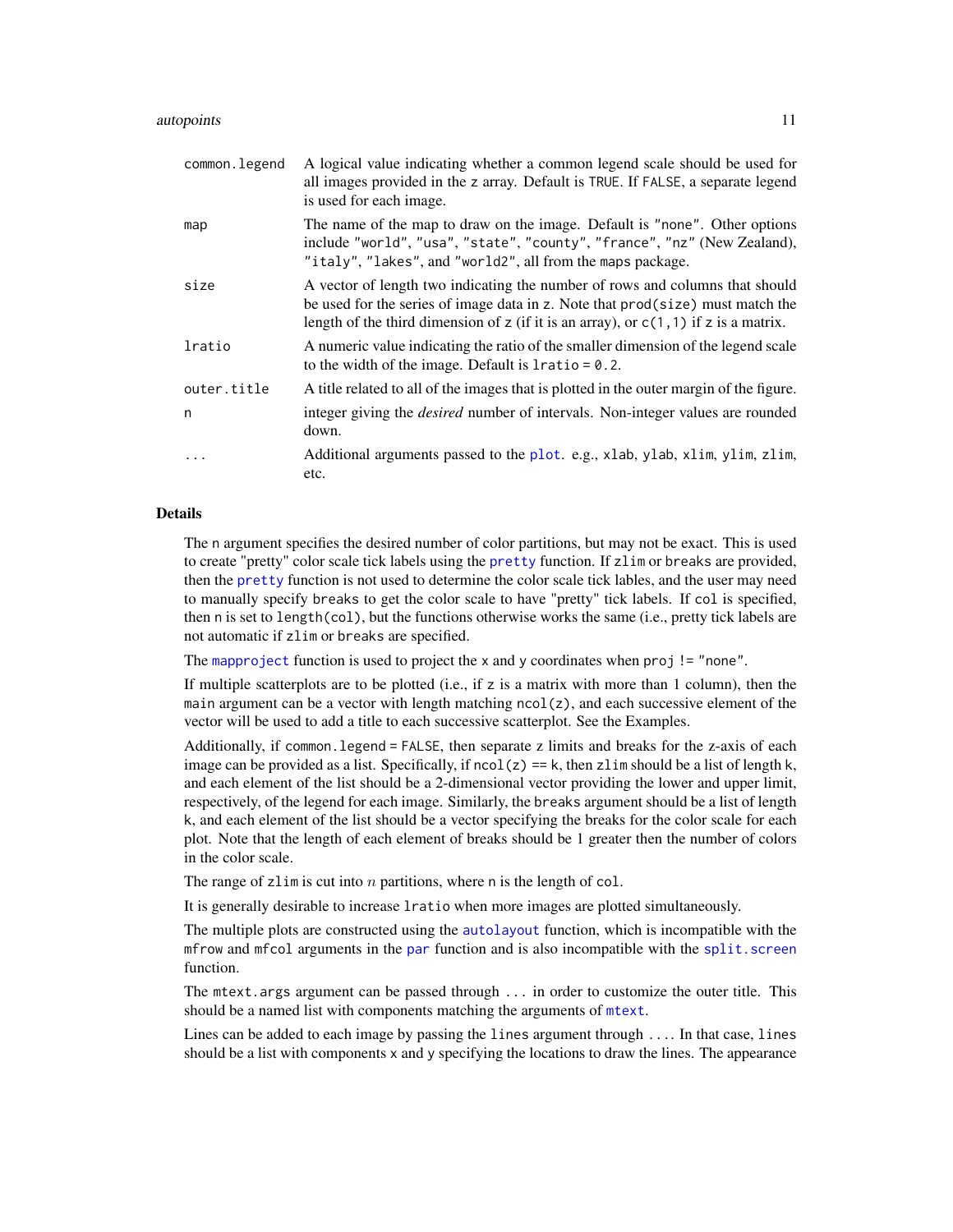<span id="page-11-0"></span>of the plotted lines can be customized by passing a named list called lines.args through .... The components of lines.args should match the arguments of [lines](#page-0-0). See Examples.

Points can be added to each image by passing the points argument through .... In that case, points should be a list with components x and y specifying the locations to draw the points. The appearance of the plotted points can be customized by passing a named list called points.args through  $\ldots$  The components of [points](#page-0-0). args should match the components of points. See Examples.

Text can be added to each image by passing the text argument through .... In that case, text should be a list with components x and y specifying the locations to draw the text, and labels, a component specifying the actual text to write. The appearance of the plotted text can be customized by passing a named list called text.args through .... The components of text.args should match the components of [text](#page-0-0). See Examples.

The legend scale can be modified by passing legend.axis.args through .... The argument should be a named list corresponding to the arguments of the [axis](#page-0-0) function. See Examples.

The axes can be modified by passing  $axis \cdot args$  through  $\dots$ . The argument should be a named list corresponding to the arguments of the [axis](#page-0-0) function. The exception to this is that arguments xat and yat can be specified (instead of at) to specify the location of the x and y ticks. If xat or yat are specified, then this overrides the xaxt and yaxt arguments, respectively. See the [paxes](#page-23-1) function to see how axis.args can be used.

The legend margin can be customized by passing legend.mar to autpoints through .... This should be a numeric vector indicating the margins of the legend, identical to how par("mar") is specified.

The various options of the labeling, axes, and legend are largely independent. e.g., passing col. axis through  $\ldots$  will not affect the axis unless it is passed as part of the named list axis.args. However, one can set the various par options prior to plotting to simultaneously affect the appearance of multiple aspects of the plot. See Examples for [pimage](#page-24-1). After plotting, reset.par() can be used to reset the graphics device options to their default values.

#### See Also

#### [autoimage](#page-1-1), [heat\\_ppoints](#page-16-1)

```
data(co, package = "gear")easting = co$easting
northing = co$northing
# heated scatterplot for Aluminum and Cadmium
autopoints(easting, northing, co[,c("Al", "Ca")],
          common.legend = FALSE, map = "state",
          main = c("Al", "Ca"), lratio = 0.2,
          legend.mar = c(0.3, 0.1, 0.1, 0.1)# more complicated heat scatterplot for Aluminum and
# Cadmium used more advanced options
autopoints(co$lon, co$lat, co[,c("Al", "Ca")],
         common.legend = FALSE,
         map = "county", main = c("Aluminum", "Cadmium"),
```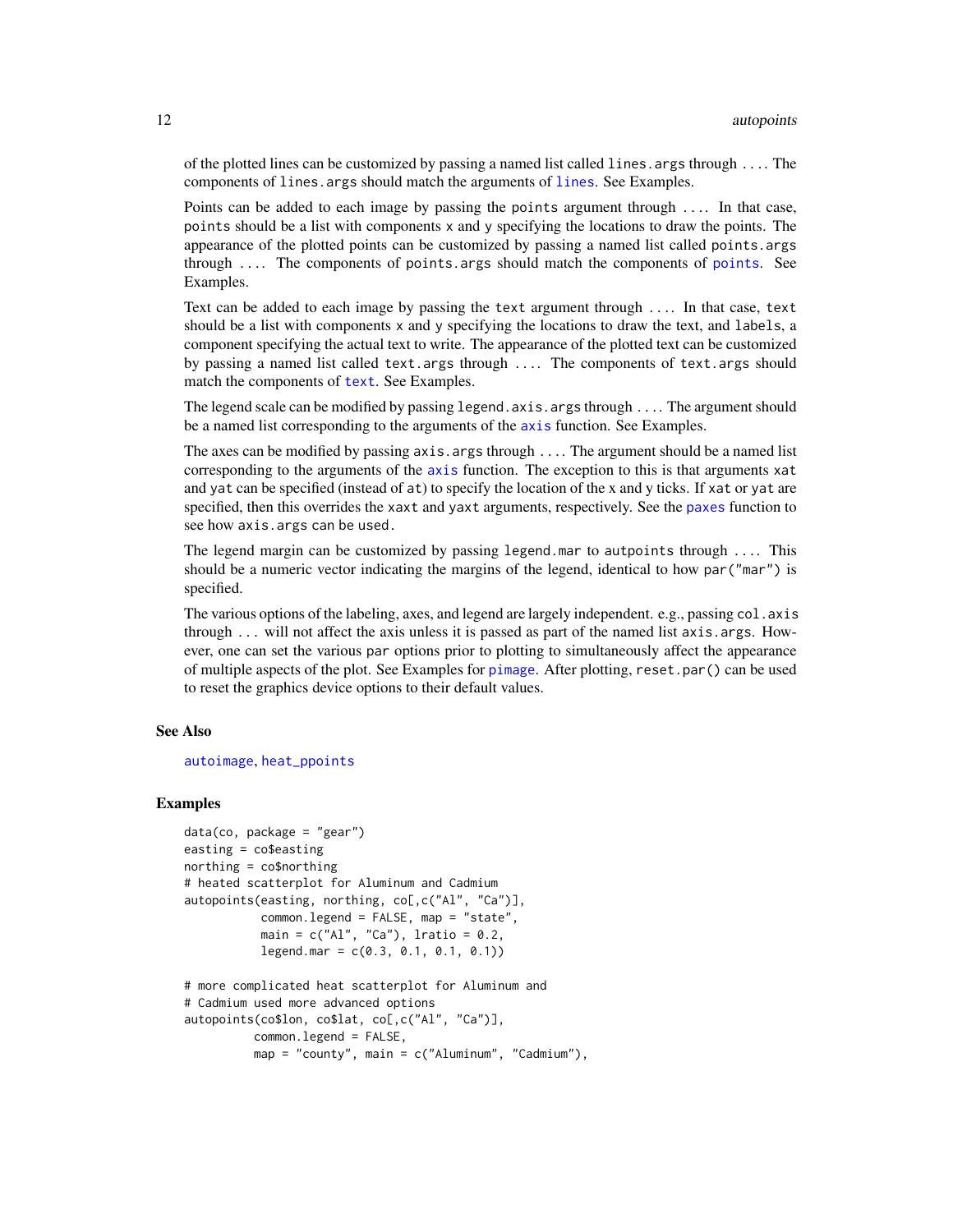```
proj = "bonne", parameters = 40,
text = list(x = c(-104.98, -104.80), y = c(39.74, 38.85),labels = c("Denver", "Colorado Springs")),
text.argv = list(col = "blue")
```
autosize *Automatically select plot matrix dimensions*

# Description

autosize automatically makes a sensible choice for the dimensions of a plot matrix based on n, the number of plots. Only works for  $n \le 36$ . The dimensions are chosen to be as close to a square as possible.

#### Usage

autosize(n)

#### Arguments

n The number of plots. Should be a positive integer.

### Value

A vector of length 2 with the number of rows and number of columns for the plot matrix.

# Examples

autosize(3) autosize(9) autosize(11) autosize(24)

blank.plot *Draw blank plot*

#### Description

blank.plot draws a blank plot (no data, axis, or labels) on the current device.

#### Usage

```
blank.plot()
```
#### Details

Used by the autoimage function to fill remaining regions with white space when there are more plotting regions than images to plot.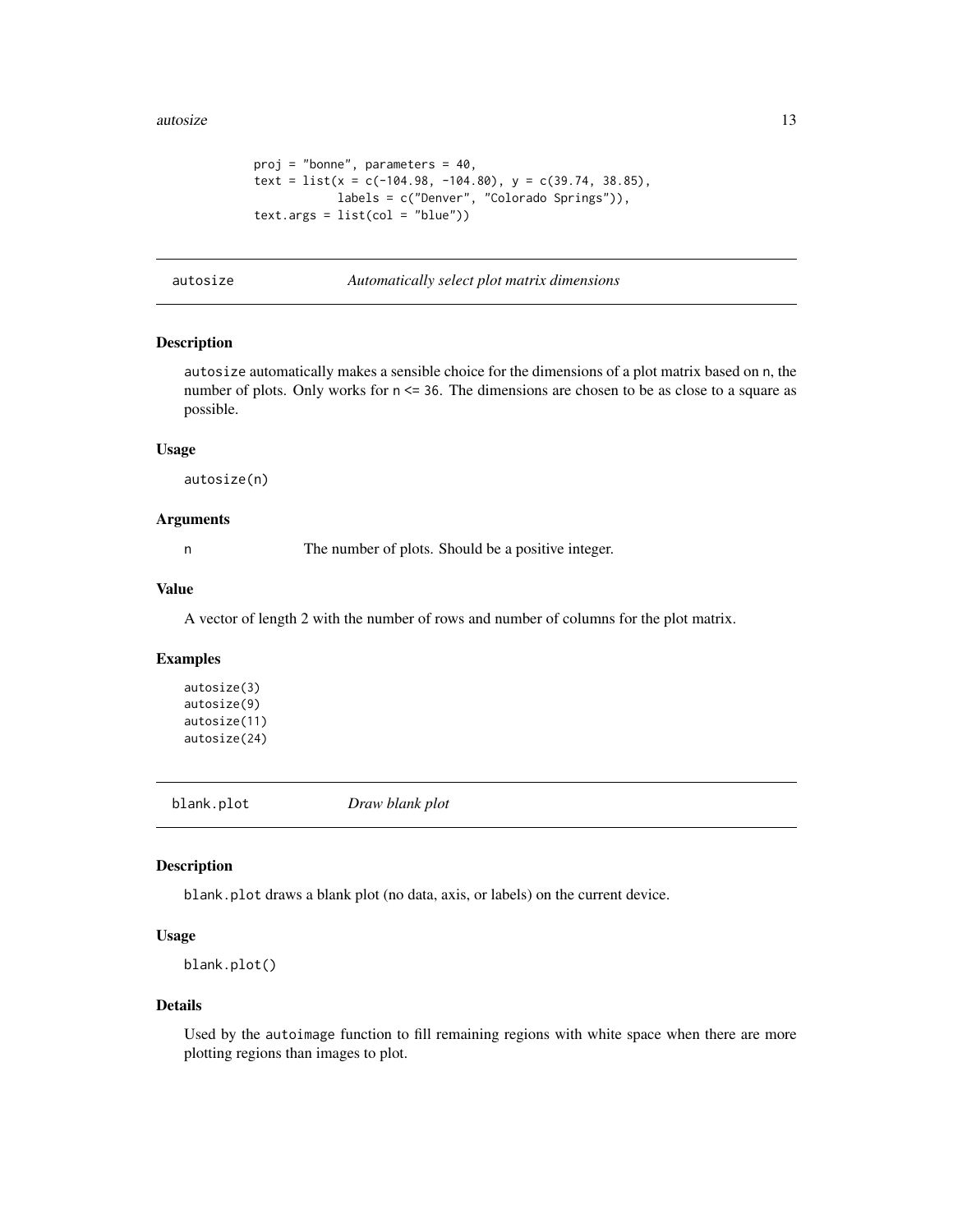<span id="page-13-0"></span>14 canada

#### See Also

autoimage

#### Examples

blank.plot()

canada *Provincial and territorial boundaries of Canada, 2001*

#### Description

An list-like object with components x and y specifying the provincial and territorial boundaries of Canada during the 2001 census. The coordinates are in longitude/latitude coordinates. The data was derived from the shapefiles provided by Statistics Canada. The object also has a component range specifying the range of the data in the order  $c(min(x),max(x),min(y),max(y))$ . Lastly, the object has a final component, names, which provides the name of the region each polygon is associated with. The object has class map for compatibility with the maps package.

#### Usage

data(canada)

#### Format

Contains:

x Longitude coordinates for Canadian boundaries

y Latitude coordinates for Canadian boundaries

range Range of x- and y-values

names Region name for each polygon

#### Source

Shapefile made available by Statistics Canada. <https://www.statcan.gc.ca/eng/start>.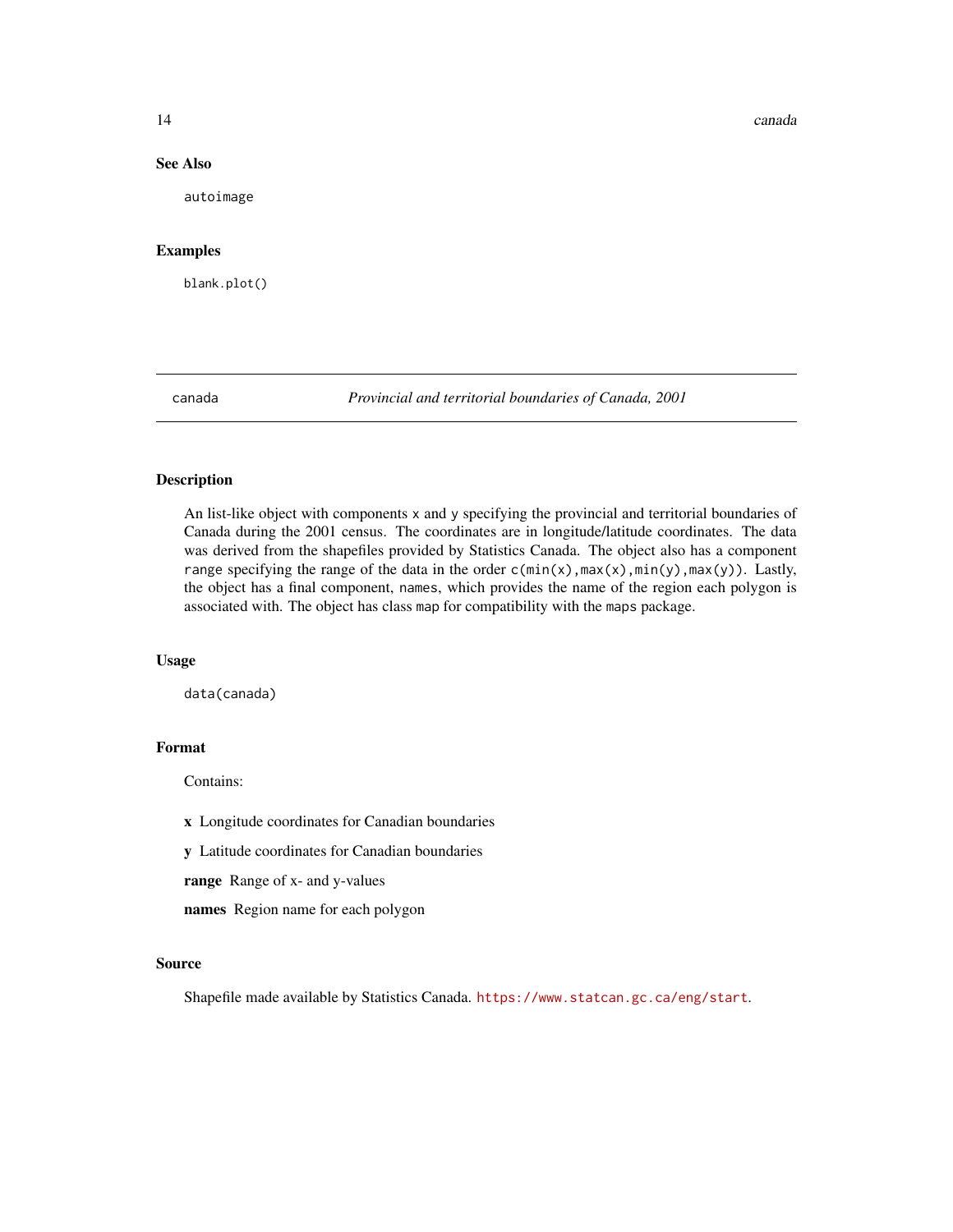<span id="page-14-0"></span>copoly *Colorado state border*

# Description

A list-like object with components x and y specifying the borders of the state of Colorado in longitude/latitude coordinates. This was derived from the [stateMapEnv](#page-0-0) data set in the maps package. The object also has a component range specifying the range of the data in the order  $c(min(x),max(x),min(y),max(y))$ . Lastly, the object has a final component, names, which provides names for each polygon. In this case, the only name is "colorado". The object has class map for compatibility with the maps package.

#### Usage

data(copoly)

# Format

Contains:

x longitude coordinates for Colorado border

y latitude coordinates for Colorado border

range Range of x- and y-values

names Name of polygon

# Source

The [stateMapEnv](#page-0-0) data set in the maps package.

ggautoimage *Display images using ggplot2*

# Description

ggautoimage produces a sequence of images in a manner similar to [autoimage](#page-1-1) using the [ggplot2](#page-0-0) package.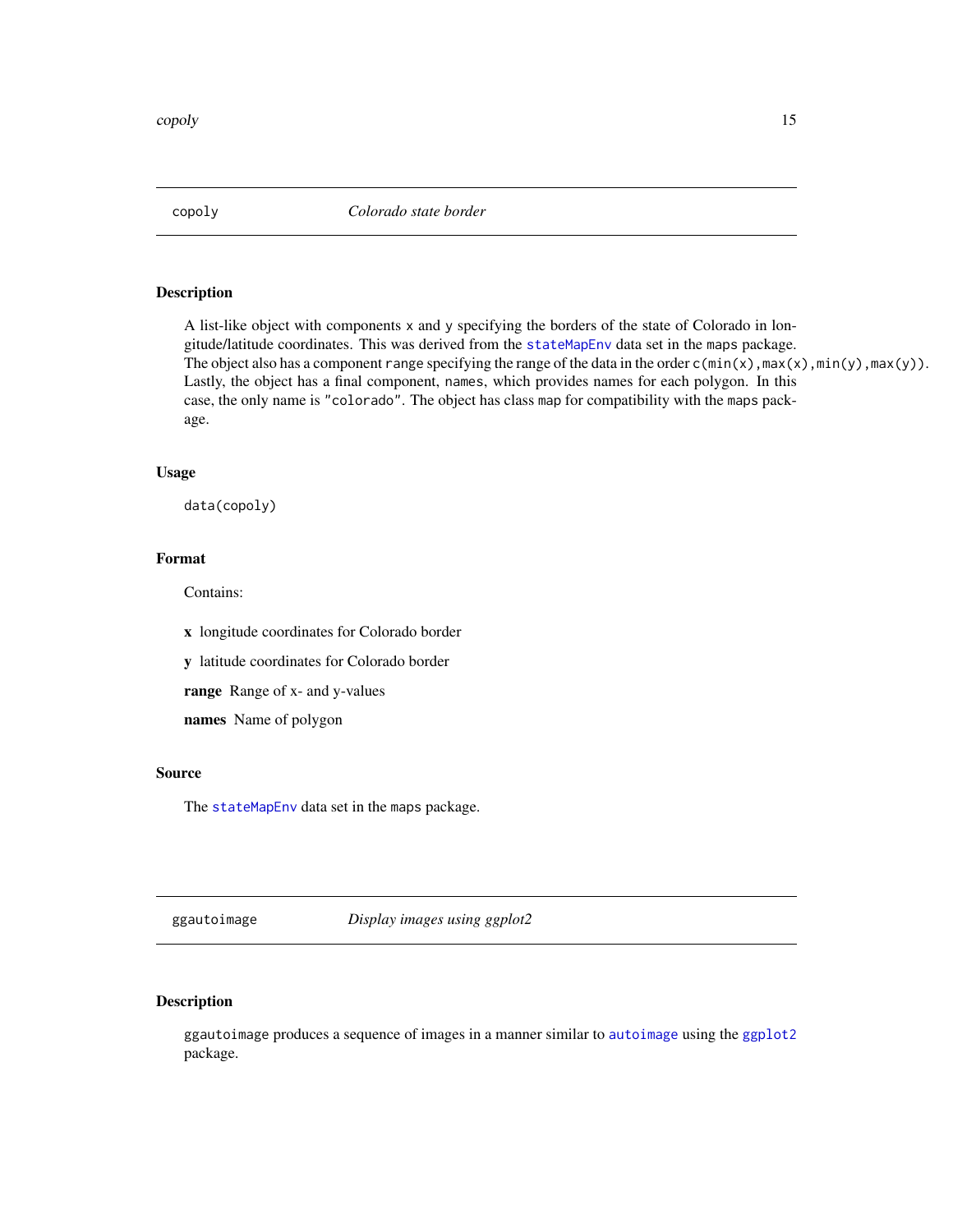### Usage

```
ggautoimage(
  x,
  y,
  z,
  f,
  proj = "none",
  parameters,
  orientation,
  lines,
  points,
  interp.args
\mathcal{L}
```
#### Arguments

| $\times$     | A numeric vector specifying the x coordinate locations.                                                                                                                                                                                                          |
|--------------|------------------------------------------------------------------------------------------------------------------------------------------------------------------------------------------------------------------------------------------------------------------|
| У            | A numeric vector specifying the y coordinate locations.                                                                                                                                                                                                          |
| z            | A numeric vector specifying the response for each $(x, y)$ location.                                                                                                                                                                                             |
| $\mathsf{f}$ | A factor variable distinguishing between different facets, <i>i.e.</i> , the different im-<br>ages to be constructed.                                                                                                                                            |
| proj         | A character string indicating what projection should be used for the included x<br>and y coordinates. The default is "none". The other valid choices correspond to<br>the "projection" argument in the mapproject function, which is used for the<br>projection. |
| parameters   | A numeric vector specifying the values of the parameters argument in the<br>mapproject. This may be necessary when proj != "none".                                                                                                                               |
| orientation  | A vector c(latitude, longitude, rotation) which describes where the "North<br>Pole" should be when computing the projection. See mapproject for more de-<br>tails.                                                                                               |
| lines        | A named list with components x and y specifiying the locations to be connected<br>by lines. Distinct lines should be separated by NA values. See Details.                                                                                                        |
| points       | A named list with components x and y specifiying the locations to be plot points.                                                                                                                                                                                |
| interp.args  | A named list with component matching the non xyz arguments of the mba. surf<br>function. Used to customize interpolation, when required.                                                                                                                         |

#### Details

If x and y do not form a regular grid, then the [mba.surf](#page-0-0) function is used to interpolate the locations onto a regular grid before constructing the image. This interpolation can be customized by passing interp.args through .... interp.args should be a named list with components matching the non xyz arguments of the [mba.surf](#page-0-0) function.

When  $proj$  ! = "none", the [mapproject](#page-0-0) function is used to project the x and y coordinates. In that case, proj must correspond to one of the choices for the projection argument in the [mapproject](#page-0-0) function. Necessary arguments for [mapproject](#page-0-0) should be provided through the parameters and orientation arguments. See Examples or [mapproject](#page-0-0) for more details.

<span id="page-15-0"></span>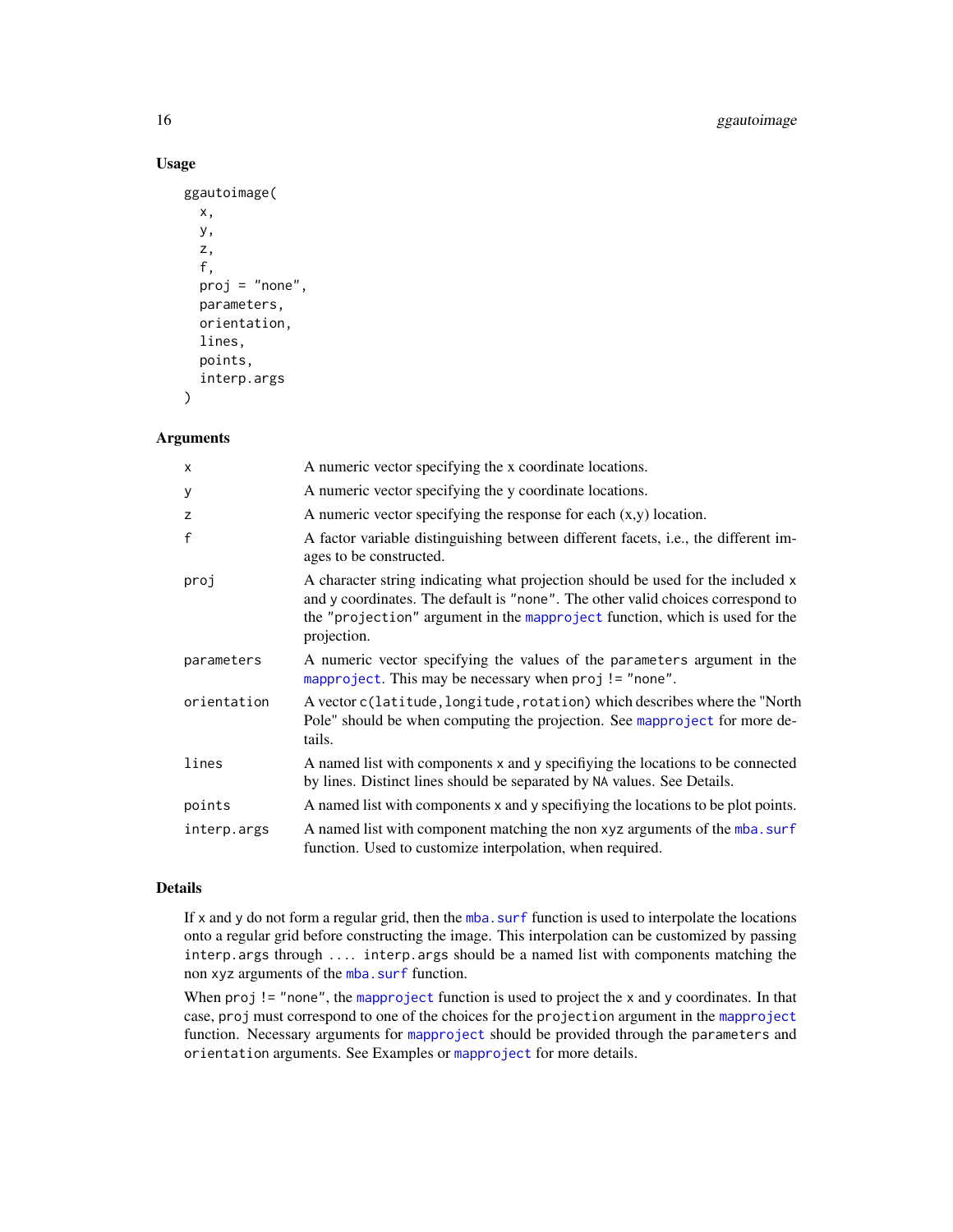<span id="page-16-0"></span>Lines can be added to each image by providing the lines argument. In that case, lines should be a list with components x and y specifying the locations to draw the lines. If more than one unconnected line should be drawn, then the coordinates should be separated by NA. e.g., to draw a line from  $(1, 1)$  to  $(2, 2)$  and  $(3, 3)$  to  $(4, 4)$  (with a gap between the two lines), you would specify lines as lines(x = c(1:2, NA, 3:4), y = c(1:2, NA, 3:4)). Also, see Examples.

Points can be added to each image by providing the points argument. In that case, points should be a list with components x and y specifying the locations to draw the points.

#### See Also

[autoimage](#page-1-1), [image.plot](#page-0-0), [axis](#page-0-0)

#### Examples

```
data(narccap)
# setup image for two days of narccap data
x \leftarrow \text{rep}(c(\text{lon}), 2)y \leftarrow \text{rep}(c(lat), 2)z <- c(tasmax[, , 1:2])
f \leftarrow factor(rep(c("day 1", "day 2")), each = length(lon)))
# load national borders
data("worldMapEnv", package = "maps")
lines <- maps::map("world", plot = FALSE)
# obtain us captial cities
data(us.cities, package = "maps")
cap <- us.cities[us.cities$capital == 2, ]
# convert to list format
points \le list(x = cap$lon, y = cap$lat)
## Not run:
# basic images
ggautoimage(x, y, z, f)
# basic images with national borders and U.S. captials
ggautoimage(x, y, z, f, lines = lines, points = points)# project coordinates with national borders and U.S. capitals
ggautoimage(x, y, z, f, lines = lines, points = points,proj = "bonne", parameters = 40)
# finer interpolation grid
ggautoimage(x, y, z, f, lines = lines, points = points,interp.args = list(no.X = 100, no.Y = 100)
```

```
## End(Not run)
```
<span id="page-16-1"></span>heat\_ppoints *Display colored scatterplot for projected coordinates*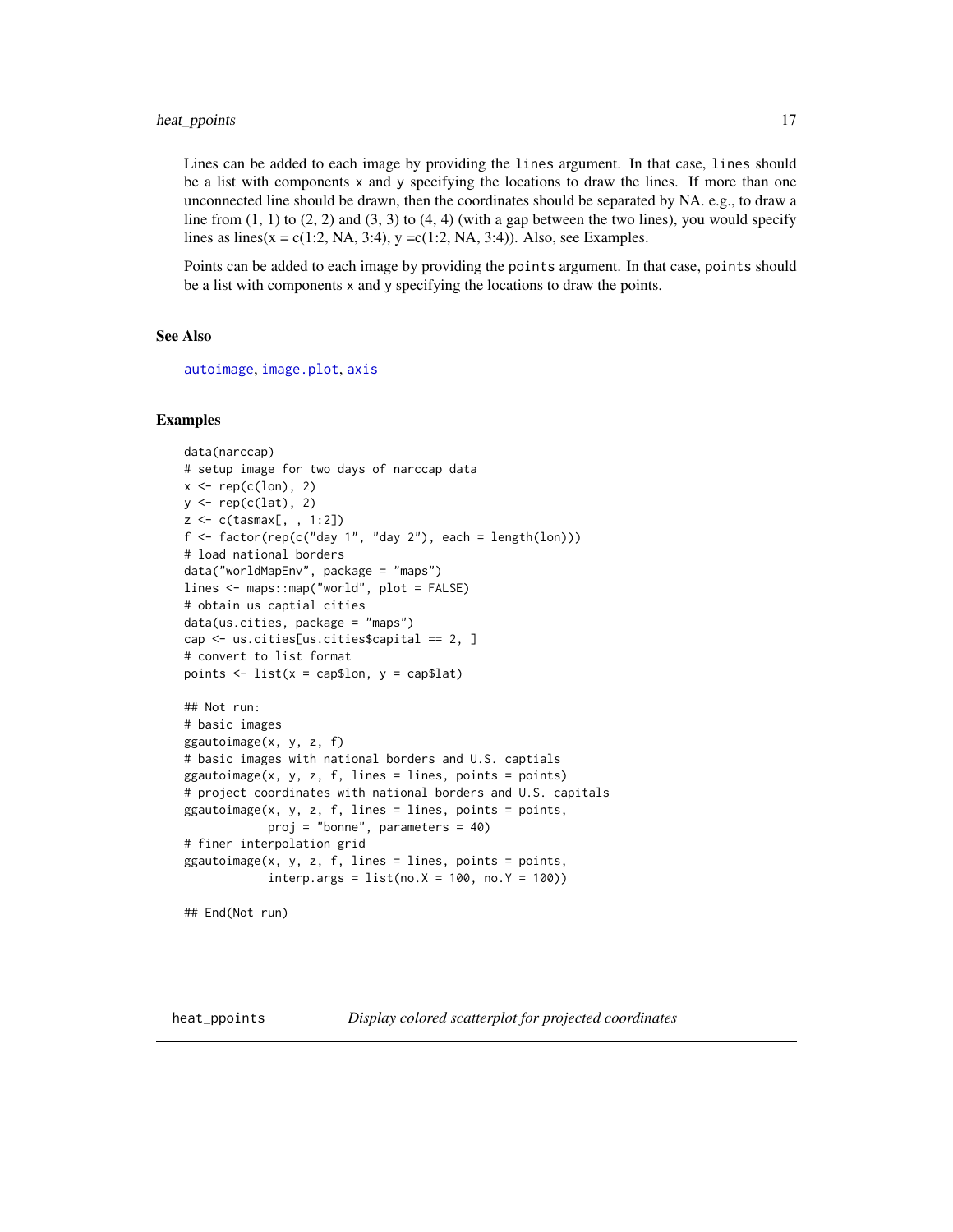# Description

heat\_ppoints plots a "heated" scatterplot for (potentially) projected locations. A color scale is automatically provided with the scatterplot. The function is similar in purpose to [pimage](#page-24-1), but the z-values are not interpolated. The color scale can be changed by passing a vector of colors to the col argument.

# Usage

```
heat_ppoints(
 x,
 y,
 z,
 legend = "horizontal",
 proj = "none",
 parameters,
 orientation,
 lratio = 0.2,
 map = "none",n = 5,
  ...
)
```
# Arguments

| x, y        | Numeric vectors of coordinates at which the values in z are measured.                                                                                                                                                                                            |
|-------------|------------------------------------------------------------------------------------------------------------------------------------------------------------------------------------------------------------------------------------------------------------------|
| z           | A numeric vector containing the values to be plotted.                                                                                                                                                                                                            |
| legend      | A character string indicating where the color scale should be placed. The default<br>is "horizontal". The other valid options are "none" and "vertical".                                                                                                         |
| proj        | A character string indicating what projection should be used for the included x<br>and y coordinates. The default is "none". The other valid choices correspond to<br>the "projection" argument in the mapproject function, which is used for the<br>projection. |
| parameters  | A numeric vector specifying the values of the parameters argument in the<br>mapproject. This may be necessary when proj != "none".                                                                                                                               |
| orientation | A vector c(latitude, longitude, rotation) which describes where the "North<br>Pole" should be when computing the projection. See mapproject for more de-<br>tails.                                                                                               |
| lratio      | A numeric value indicating the ratio of the smaller dimension of the legend scale<br>to the width of the image. Default is $l$ ratio = 0.2.                                                                                                                      |
| map         | The name of the map to draw on the image. Default is "none". Other options<br>include "world", "usa", "state", "county", "france", "nz" (New Zealand),<br>"italy", "lakes", and "world2", all from the maps package.                                             |
| n           | integer giving the <i>desired</i> number of intervals. Non-integer values are rounded<br>down.                                                                                                                                                                   |
|             | Additional arguments passed to the plot function. e.g., xlab, ylab, xlim, ylim,<br>zlim, etc. Additionally, arguments that can be used to further customize the plot<br>(like adding lines or points), as described in Details and Examples.                     |

<span id="page-17-0"></span>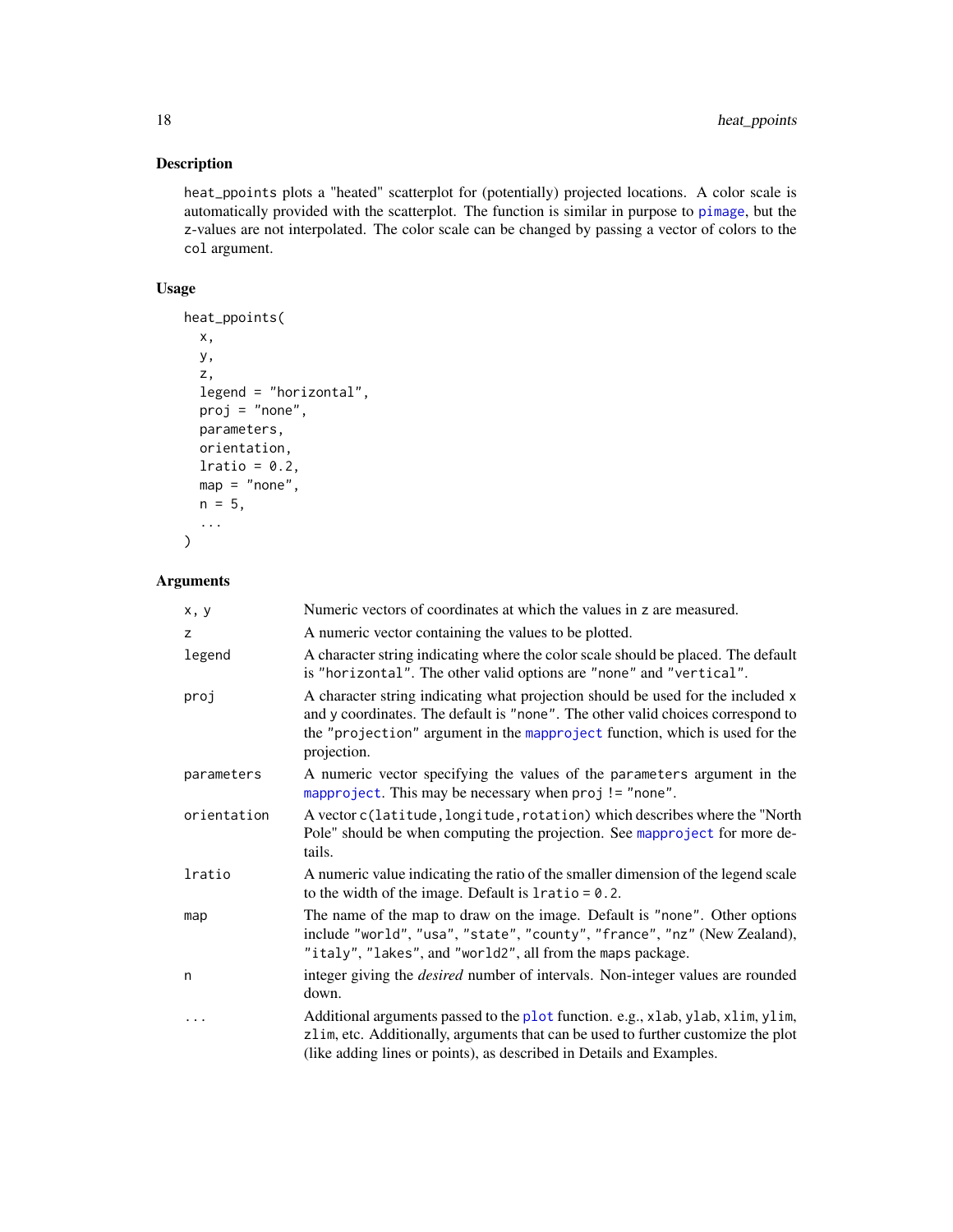#### <span id="page-18-0"></span>heat\_ppoints 19

#### Details

When  $proj$ ! = "none", the [mapproject](#page-0-0) function is used to project the x and y coordinates. In that case, proj must correspond to one of the choices for the projection argument in the [mapproject](#page-0-0) function. Necessary arguments for [mapproject](#page-0-0) should be provided via the parameters and orientation arguments. See Examples and the [mapproject](#page-0-0) function.

Valid options for legend are "none", "horizontal", and "vertical". If legend = "none", then no color scale is provided. If legend = "horizontal", then a color scale is included under the plot. If legend = "vertical", then a color scale is added to the right of the plot.

Lines can be added to each plot by passing the lines argument through .... In that case, lines should be a list with components x and y specifying the locations to draw the lines. The appearance of the plotted lines can be customized by passing a named list called lines.args through .... The components of [lines](#page-0-0). args should match the arguments of lines. See Examples.

Points can be added to each image by passing the points argument through .... In that case, points should be a list with components  $x$  and  $y$  specifying the locations to draw the points. The appearance of the plotted points can be customized by passing a named list called points.args through  $\ldots$  The components of [points](#page-0-0) args should match the components of points. See Examples.

Text can be added to each image by passing the text argument through .... In that case, text should be a list with components x and y specifying the locations to draw the text, and labels, a component specifying the actual text to write. The appearance of the plotted text can be customized by passing a named list called text.args through .... The components of text.args should match the components of [text](#page-0-0). See Examples.

The legend scale can be modified by passing legend.axis.args through .... The argument should be a named list corresponding to the arguments of the [axis](#page-0-0) function. See Examples.

The plot axes can be modified by passing axis. args through ... The argument should be a named list corresponding to the arguments of the [axis](#page-0-0) function. The exception to this is that arguments xat and yat can be specified (instead of at) to specify the location of the x and y ticks. If xat or yat are specified, then this overrides the xaxt and yaxt arguments, respectively. See the [paxes](#page-23-1) function to see how axis.args can be used.

The legend margin can be customized by passing legend.mar to heat\_ppoints through .... This should be a numeric vector indicating the margins of the legend, identical to how par("mar") is specified.

The various options of the labeling, axes, and legend are largely independent. e.g., passing  $col$ . axis through ... will not affect the axis unless it is passed as part of the named list axis.args. However, one can set the various par options prior to plotting to simultaneously affect the appearance of multiple aspects of the plot. See Examples. After plotting, reset.par() can be used to reset the graphics device options to their default values.

#### See Also

#### [plot](#page-0-0), [axis](#page-0-0), [pimage](#page-24-1)

```
data(co, package = "gear")
# heated scatterplot for data on an irregular grid
```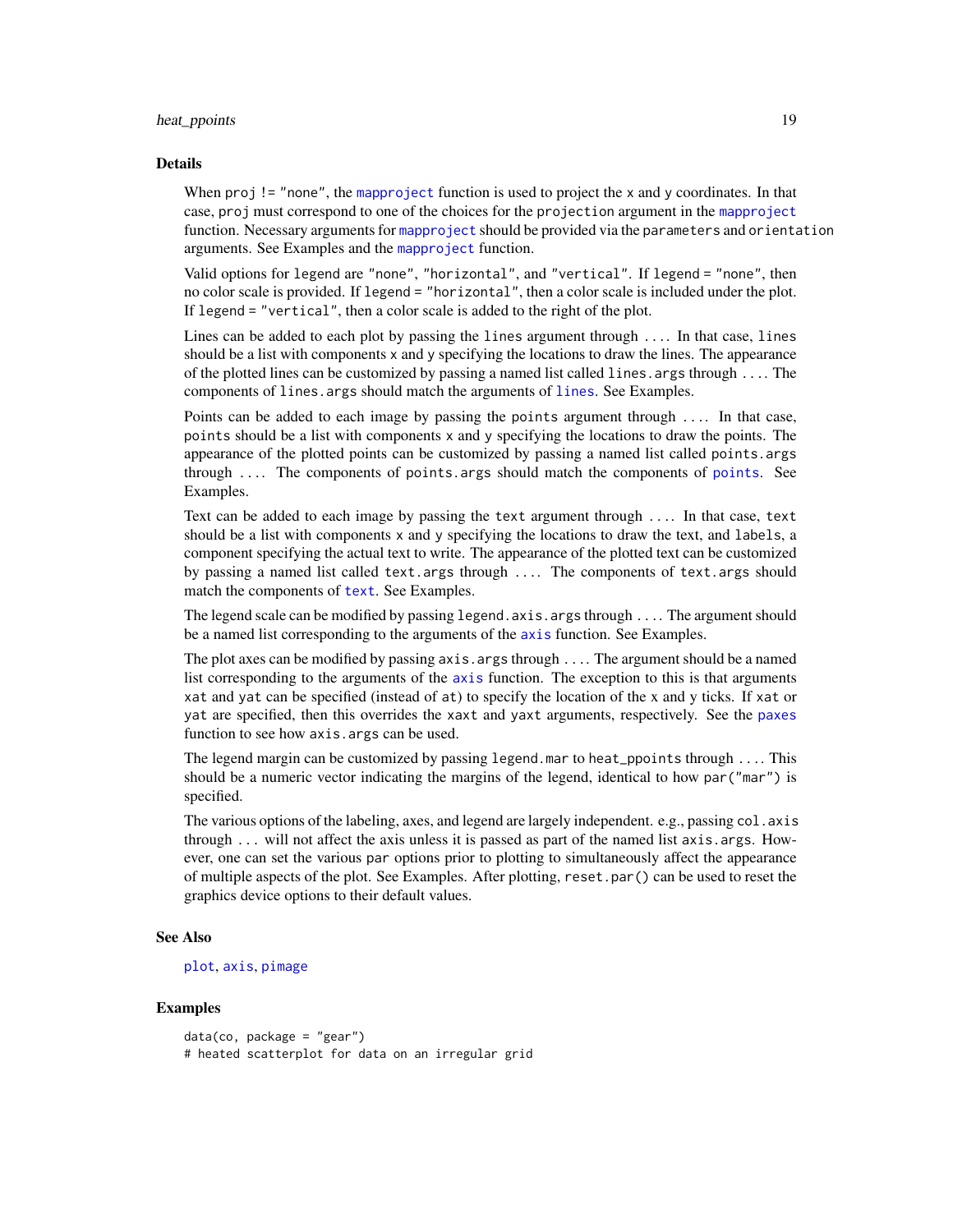#### <span id="page-19-0"></span>20 inarccap and the contract of the contract of the contract of the contract of the contract of the contract of the contract of the contract of the contract of the contract of the contract of the contract of the contract o

```
heat_ppoints(co$lon, co$lat, co$Al, legend = "v", map = "state")
reset.par()
# change color scale
heat_ppoints(co$lon, co$lat, co$Al, col = cm.colors(5))
reset.par()
# Use custom border, x and y limits, breaks for legend axis
data(copoly)
heat_ppoints(co$lon, co$lat, co$Al, legend = "h",
       xlab = "longitude", ylab = "latitude",
       proj = "bonne", parameters = 40,
      lines = copoly,
      lines.args = list(lwd = 2, col = "grey"),xlim = c(-109.1, -102),
      ylim = c(36.8, 41.1),
       breaks = seq(0, 10, len = 6)reset.par()
```

|  | inarccap |  |
|--|----------|--|
|  |          |  |

Interpolated maximum daily surface air temperatures on a regular *grid.*

# Description

These data are the narccap data interpolated onto a regular  $140\times115$  grid using the akima::interp function.

# Usage

```
data(inarccap)
```
#### Format

Contains:

ilon A vector of of longitude coordinates.

ilat A vector of latitude coordinates.

itasmax A  $140\times115\times5$  array of tasmax values.

#### See Also

[narccap](#page-21-1), akima::interp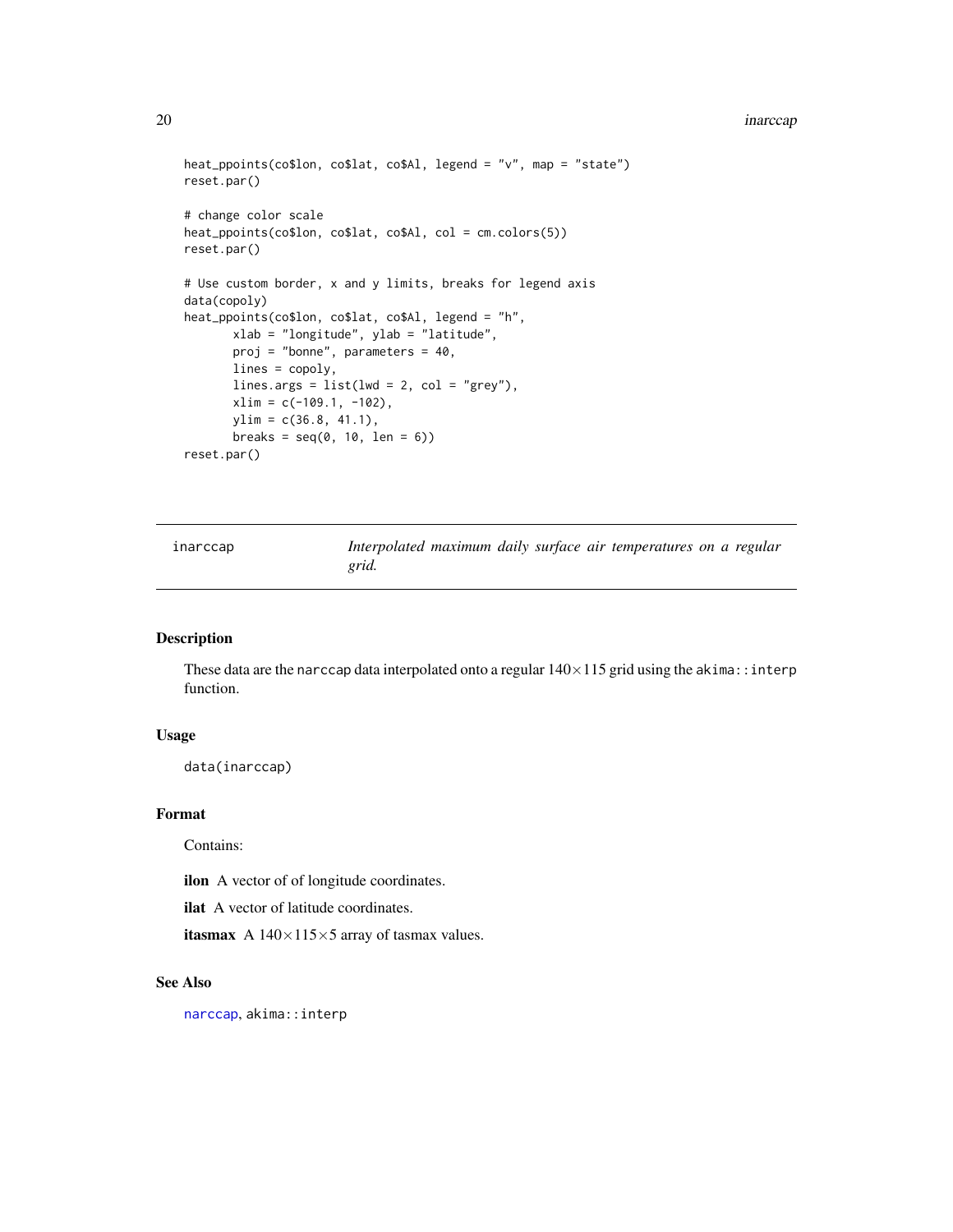<span id="page-20-1"></span><span id="page-20-0"></span>

# Description

legend. scale plots a color gradient with an associated quantitative scale.

### Usage

```
legend.scale(
  zlim,
  col = colorspace::sequential\_hcl(n = 12, palette = "Viridis"),horizontal = TRUE,
 breaks,
  axis.args
)
```
# Arguments

| zlim       | A two-dimensional vector containing the minimum and maximum quantitative<br>limits, respectively, for the color scale.                                                                                |
|------------|-------------------------------------------------------------------------------------------------------------------------------------------------------------------------------------------------------|
| col        | A vector of colors used for the color scale. Typically, this is a gradient of colors.<br>The default is the 12 colors generated by colorspace:: sequential_hcl( $n =$<br>$12$ , palette = "Viridis"). |
| horizontal | A logical value indicating whether the legend should extend horizontally (TRUE)<br>or vertically (FALSE). The default is TRUE.                                                                        |
| breaks     | The sequence of values defining the partition of z l im. The length should be one<br>more than then number of colors. If not specified, then equidistant breaks are<br>used.                          |
| axis.args  | A list of named elements corresponding to the arguments of the axis function.<br>This is used to modify the appearance of the scale of the legend. See Examples.                                      |

#### Details

The length of the col vector indicates the number of partitions for the quantitative range.

### References

The code for this function is derived from the internals of the [image.plot](#page-0-0) function written by Doug Nychka and from the image.scale function written by Marc Taylor and discussed at [https:](https://menugget.blogspot.com/2013/12/new-version-of-imagescale-function.html) [//menugget.blogspot.com/2013/12/new-version-of-imagescale-function.html](https://menugget.blogspot.com/2013/12/new-version-of-imagescale-function.html).

#### See Also

[image](#page-0-0), [image.plot](#page-0-0), [axis](#page-0-0)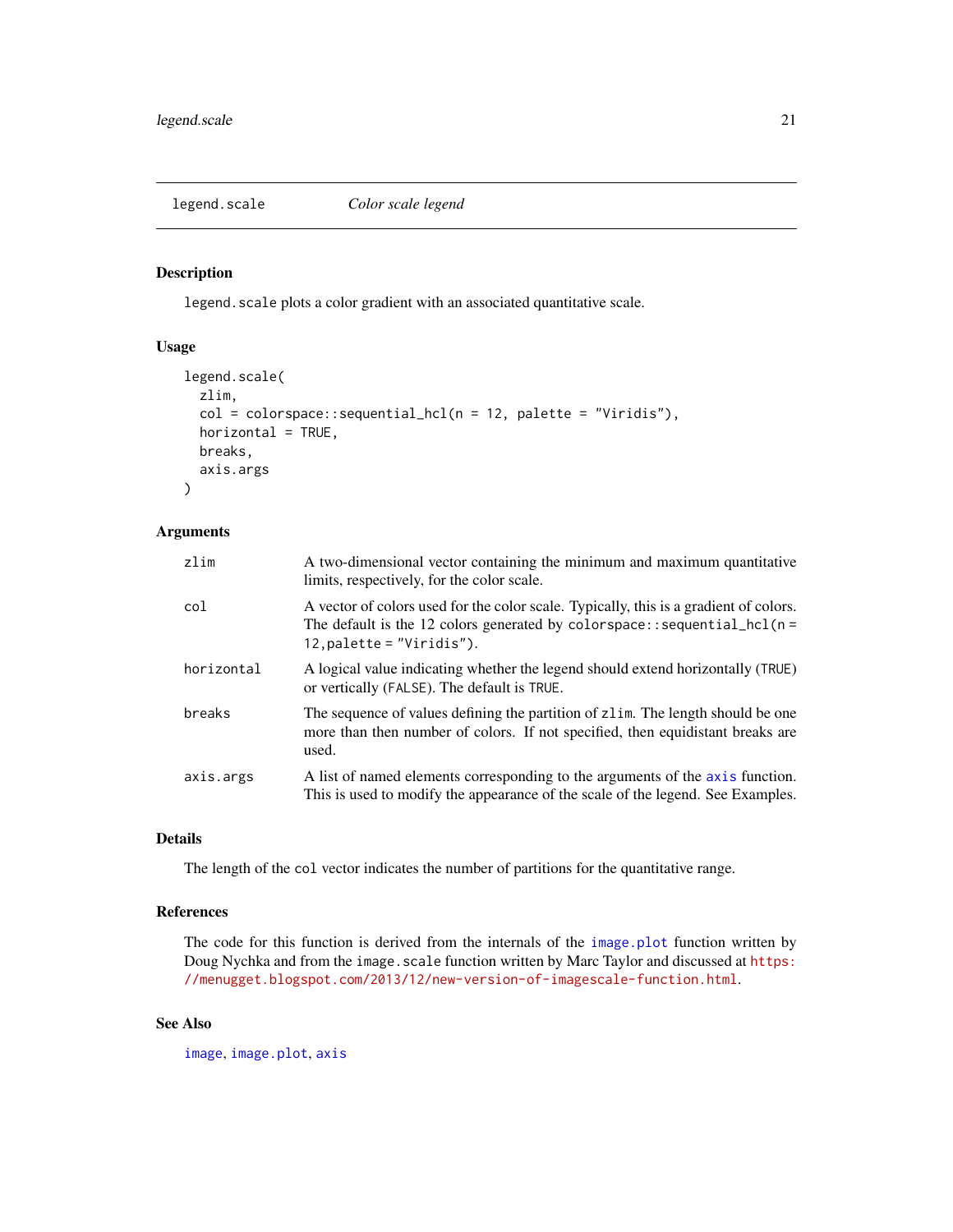#### Examples

```
# default horizontal scale
legend.scale(c(0, 1))# default vertical scale
legend.scale(c(0, 1), horizontal = FALSE)# different color scheme with 24 colors
legend.scale(c(0, 1), col = cm.colors(24))# irregular color breaks
legend.scale(c(0, 1), col = heat.colors(4),
             breaks = c(0, 0.5, 0.75, 0.875, 1)# irregular color breaks with modified ticks and vertical
# orientation of labels
legend.scale(c(0, 1), col = heat.colors(4),
             breaks = c(0, 0.5, 0.75, 0.875, 1),
             axis.args = list(at = c(0, 0.5, 0.75, 0.875, 1), las = 2))# change size of axis labels
legend.scale(c(0, 1), axis.args = list(cex.axis = 2))# change color of axis labels and ticks
blue.axes <- list(col.axis = "blue", col.ticks = "blue")
legend.scale(c(0, 1), axis. args = blue. axes)# log base 10 values with colors labeled on original scale
options(scipen = 2)
log.axis <- list(at = 0:6, labels = 10^{\circ}(0:6), las = 2)
legend.scale(c(\emptyset, 6), col = heat.colors(6), axis.args = log.axis)
```
<span id="page-21-1"></span>narccap *Maximum daily surface air temperatures on a grid.*

#### Description

These data are taken from the North American Regional Climate Change Assessment Program (NARCCAP). Specifically, the data provide maximum daily surface air temperature (K) (abbreviated tasmax) for locations in the United States, Mexico, and Canada for the five consecutive days of May 15, 2041 to May 19, 2041 simulated using the Canadian Regional Climate Model (Caya and Laprise, 1999) forced by the Community Climate System Model atmosphere-ocean general circular model (Collins et al., 2006)

#### Usage

data(narccap)

<span id="page-21-0"></span>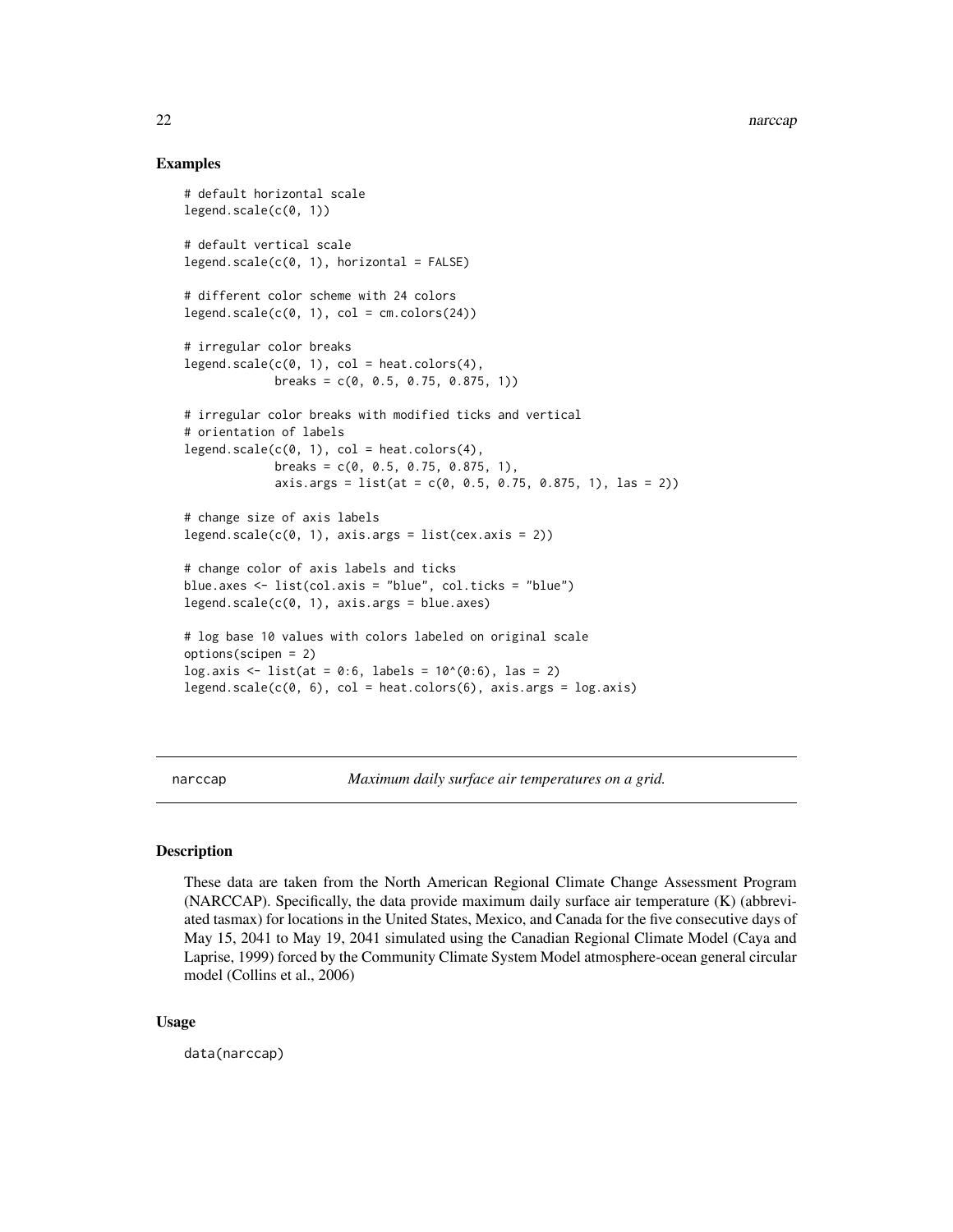#### <span id="page-22-0"></span>parrows 23

#### Format

Contains:

lon A  $140\times115$  matrix of longitude coordinates.

lat A  $140\times115$  matrix of latitude coordinates.

tasmax A  $140\times115\times5$  array of tasmax values.

#### Source

The National Center for Atmospheric Research (NCAR) through the North American Regional Climate Change Assessment Program (NARCCAP) <doi:10.5065/D6RN35ST>.

#### References

Mearns, L.O., et al., 2007, updated 2012. The North American Regional Climate Change Assessment Program dataset, National Center for Atmospheric Research Earth System Grid data portal, Boulder, CO. Data downloaded 2016-08-12. <doi:10.5065/D6RN35ST>.

Mearns, L. O., W. J. Gutowski, R. Jones, L.-Y. Leung, S. McGinnis, A. M. B. Nunes, and Y. Qian: A regional climate change assessment program for North America. EOS, Vol. 90, No. 36, 8 September 2009, pp. 311-312.

D. Caya and R. Laprise. A semi-implicit semi-Lagrangian regional climate model: The Canadian RCM. Monthly Weather Review, 127(3):341-362, 1999.

M. Collins, B. B. Booth, G. R. Harris, J.M. Murphy, D. M. Sexton, and M. J. Webb. Towards quantifying uncertainty in transient climate change. Climate Dynamics, 27(2-3):127-147, 2006.

parrows *Projected arrows function*

#### Description

parrows takes pairs of coordinates and draws arrows between them, possibly after projection.

#### Usage

 $parrows(x0, y0, x1 = x0, y1 = y0, proj, ...)$ 

#### Arguments

| x0, y0 | coordinates of points from which to draw.                                                                                                                                                                                                                        |
|--------|------------------------------------------------------------------------------------------------------------------------------------------------------------------------------------------------------------------------------------------------------------------|
| x1, y1 | coordinates of points to which to draw                                                                                                                                                                                                                           |
| proj   | A character string indicating what projection should be used for the included x<br>and y coordinates. The default is "none". The other valid choices correspond to<br>the "projection" argument in the mapproject function, which is used for the<br>projection. |
| .      | Additional arguments passed to the arrows                                                                                                                                                                                                                        |
|        |                                                                                                                                                                                                                                                                  |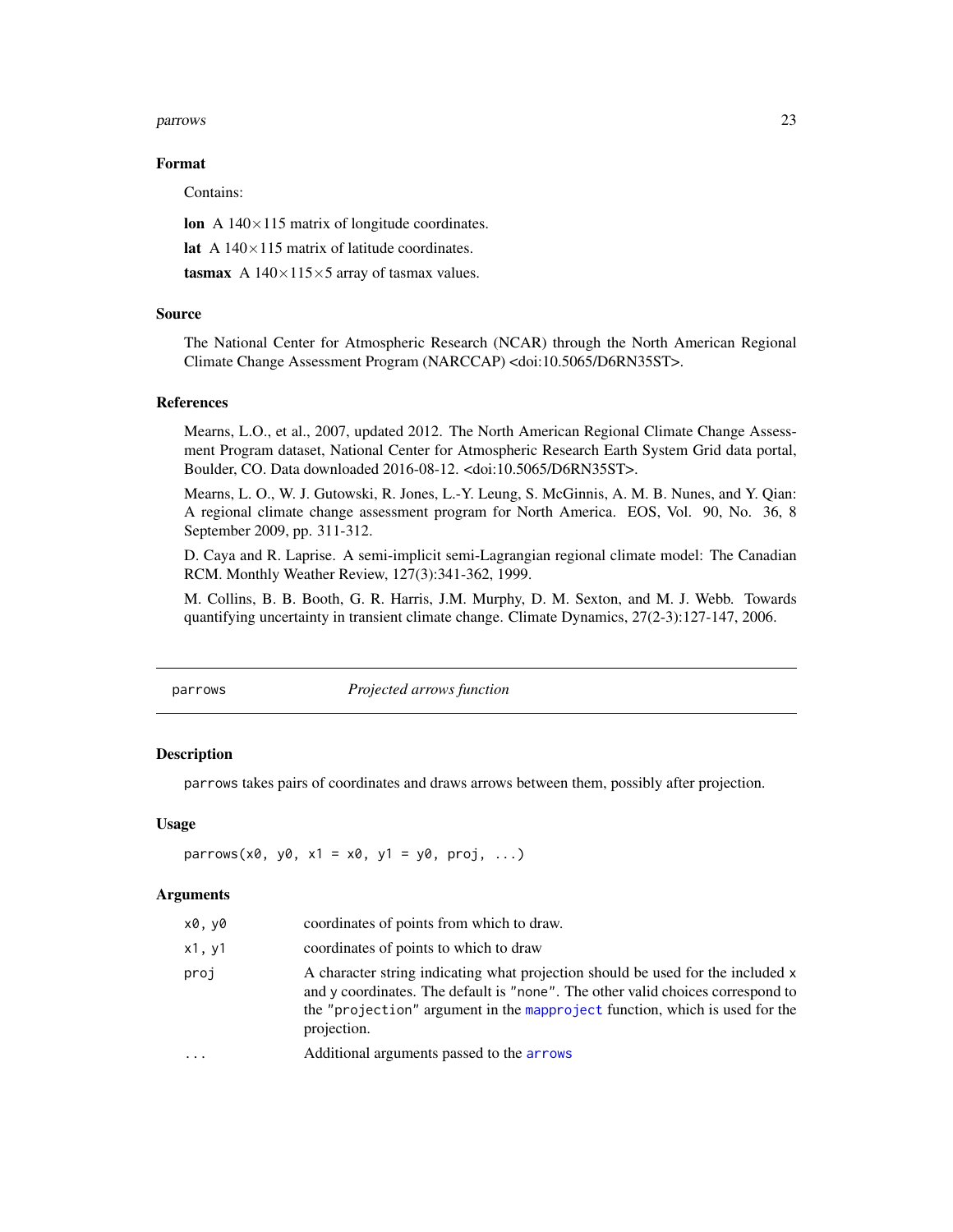<span id="page-23-0"></span>24 paxes and the contract of the contract of the contract of the contract of the contract of the contract of the contract of the contract of the contract of the contract of the contract of the contract of the contract of t

# Details

The [mapproject](#page-0-0) function is used for projection.

#### See Also

[arrows](#page-0-0), [mapproject](#page-0-0), [pimage](#page-24-1)

# Examples

```
data(narccap)
# plot image using bonne projection (w/o grid lines)
pimage(lon, lat, tasmax[,,1], proj = "bonne",
       parameters = 40, paxes.args = list(grid = FALSE))
# load some data for larger U.S. cities
data(us.cities, package = "maps")
cityxy \le list(x = us.cities$long[1:5], y = us.cities$lat[1:5])
parrows(cityxy$x[1:4], cityxy$y[1:4], cityxy$x[2:5], cityxy$y[2:5],
       proj = "bonne", col = "orange")
```
<span id="page-23-1"></span>paxes *Display axes for projected coordinates*

#### Description

paxes addes x and y axes to an existing plot for projected coordinates.

#### Usage

```
paxes(proj, xlim, ylim, xaxp, yaxp, grid = TRUE, axis.args, ...)
```
# Arguments

| proj | A character string indicating what projection should be used for the included x<br>and y coordinates. The default is "none". The other valid choices correspond to<br>the "projection" argument in the mapproject function, which is used for the<br>projection. |
|------|------------------------------------------------------------------------------------------------------------------------------------------------------------------------------------------------------------------------------------------------------------------|
| xlim | A vector with the minimum and maximum value of the x coordinates. Taken<br>from par ("usr") if not provided.                                                                                                                                                     |
| vlim | A vector with the minimum and maximum value of the y coordinates. Taken<br>from par ("usr") if not provided.                                                                                                                                                     |
| хахр | A vector of the form $c(x1, x2, n)$ giving the coordinates of the extreme tick<br>marks and the number of intervals between tick marks. Overrides x1im.                                                                                                          |
| yaxp | A vector of the form $c(x1, x2, n)$ giving the coordinates of the extreme tick<br>marks and the number of intervals between tick marks. Overrides ylim.                                                                                                          |
| grid | A logical value indicating whether grid lines should be displayed with the axes.<br>Default is TRUE.                                                                                                                                                             |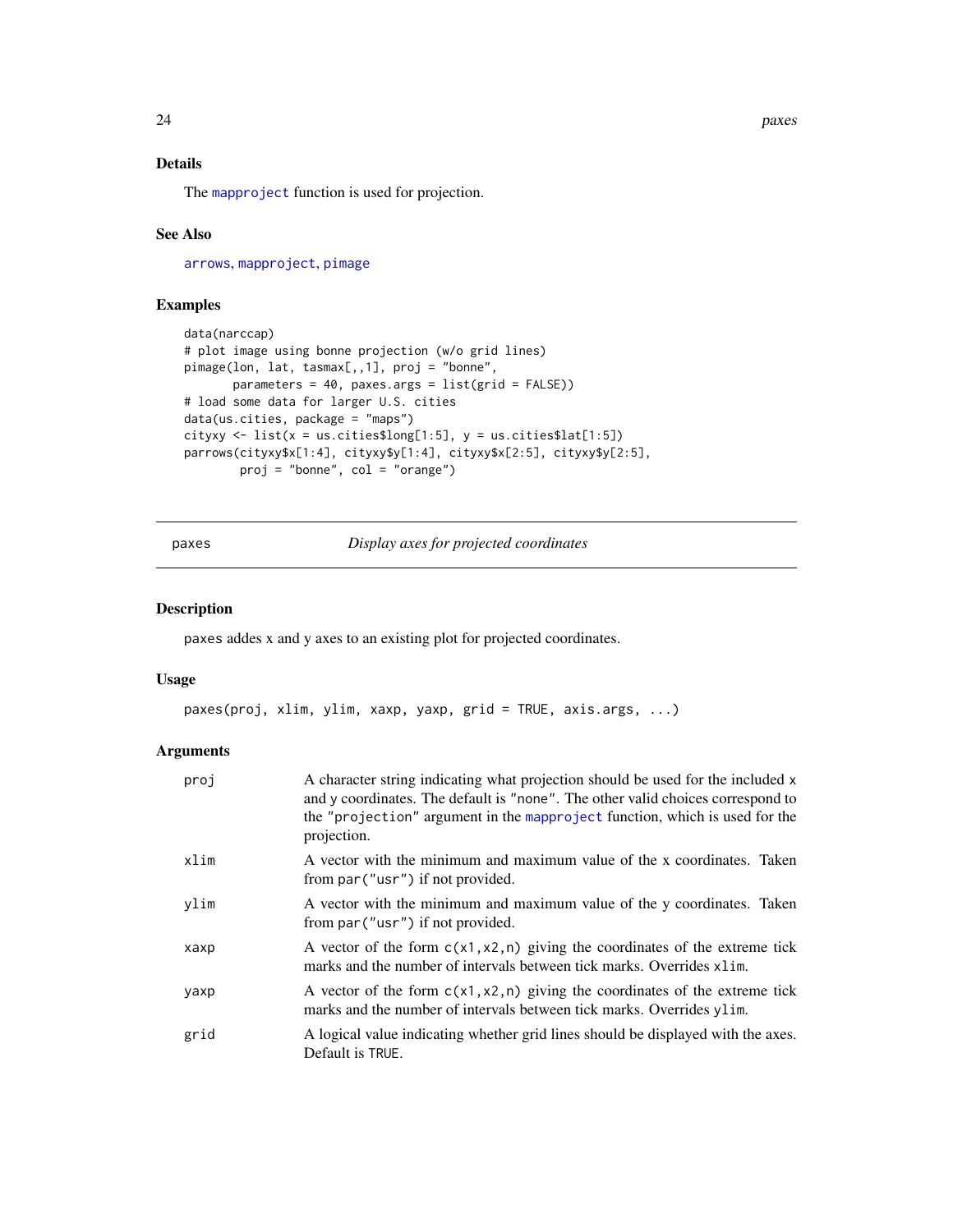#### <span id="page-24-0"></span>pimage 25

| axis.args               | A named list with components matching the arguments of axis. See Details and<br>Examples. |
|-------------------------|-------------------------------------------------------------------------------------------|
| $\cdot$ $\cdot$ $\cdot$ | Other arguments passed to the [graphics]{lines} function used to plot the<br>grid lines.  |

# Details

The [mapproject](#page-0-0) function is used for projection.

axis.args should be a named list matching the arguments of [axis](#page-0-0). The exception is that xat and yat can be specified to induce different spacing of the ticks on the x and y axes. Thus, the at argument is ignored and replaced by xat and yat, as appropriate.

#### See Also

[image](#page-0-0), [mapproject](#page-0-0)

#### Examples

```
data(narccap)
# plot image using mercator projection (w/o axes)
pimage(lon, lat, tasmax[,,1], proj = "mercator", axes = FALSE)
# add axes with grey grid lines, blue text, and custom spacing
paxes("mercator", xlim = range(lon), ylim = range(lat),
     col = "grey"axis.args = list(col.axis = "blue",
                       xat = c(-160, -100, -90, -80, -20))
```
<span id="page-24-1"></span>

pimage *Display image for projected coordinates*

#### Description

pimage plots an image for (potentially) projected locations. A color scale is automatically provided with the image. The function is essentially an extension of the [image](#page-0-0) function and the x and y locations can be irregularly-spaced locations, sequences of increasing values for locations on a regular grid, or matrices (with dimensions matching those of z) for locations on an irregular grid. Functionality for automatic projection is provided.

#### Usage

```
pimage(
 x,
 y,
  z,
  legend = "horizontal",
  proj = "none",parameters,
  orientation,
```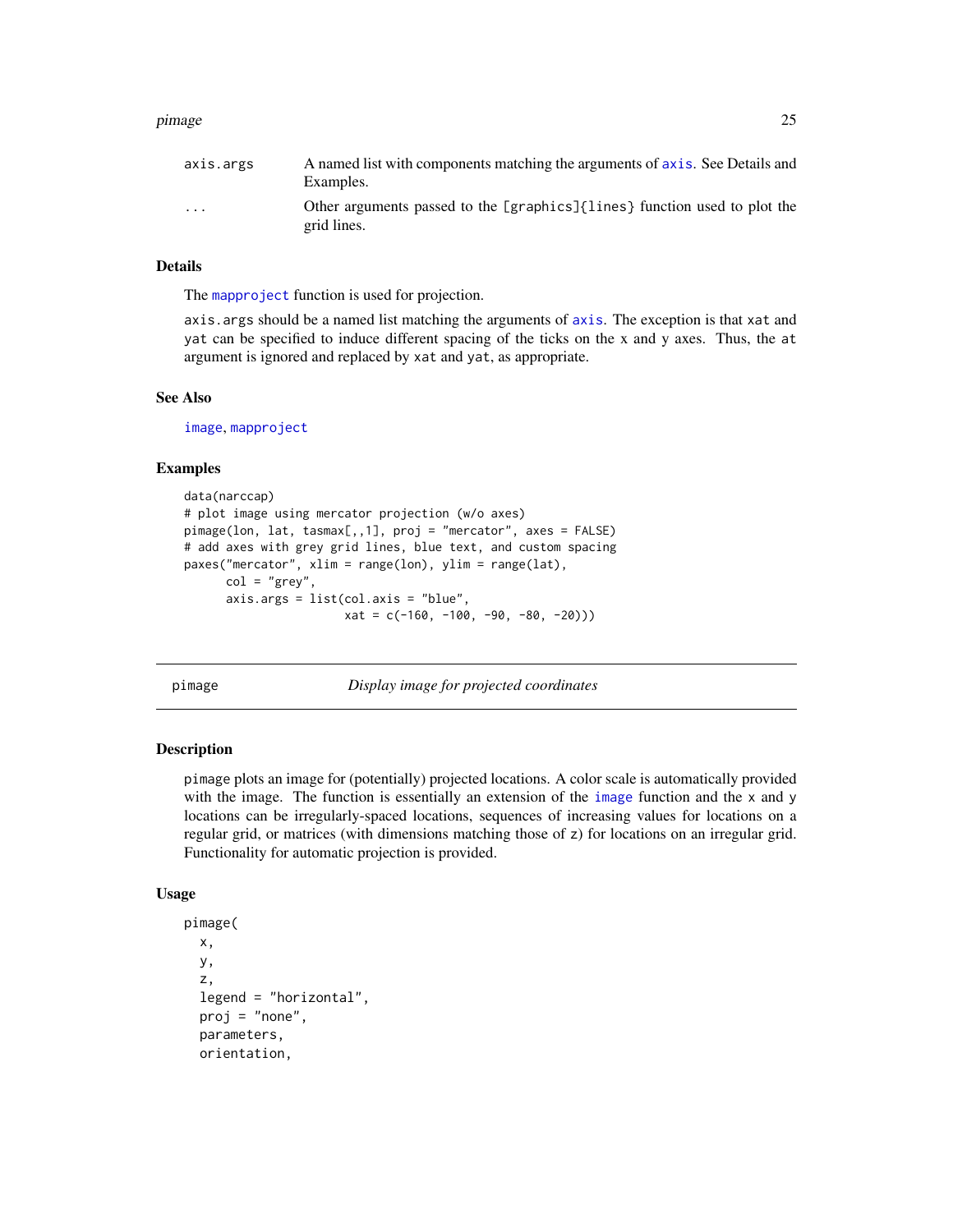```
lratio = 0.2,
  map = "none",...
\lambda
```
#### Arguments

| x, y        | Locations of grid points at which the values in z are measured. The values must<br>be finite and non-missing. These arguments can be either vectors or matrices<br>depending on the type of data to be displayed. See Details.                                     |
|-------------|--------------------------------------------------------------------------------------------------------------------------------------------------------------------------------------------------------------------------------------------------------------------|
| Z           | A numeric or logical vector or matrix containing the values to be plotted (NAs<br>are allowed).                                                                                                                                                                    |
| legend      | A character string indicating where the color scale should be placed. The default<br>is "horizontal". The other valid options are "none" and "vertical".                                                                                                           |
| proj        | A character string indicating what projection should be used for the included x<br>and y coordinates. The default is "none". The other valid choices correspond to<br>the "projection" argument in the mapproject function, which is used for the<br>projection.   |
| parameters  | A numeric vector specifying the values of the parameters argument in the<br>mapproject. This may be necessary when proj != "none".                                                                                                                                 |
| orientation | A vector c(latitude, longitude, rotation) which describes where the "North<br>Pole" should be when computing the projection. See mapproject for more de-<br>tails.                                                                                                 |
| lratio      | A numeric value indicating the ratio of the smaller dimension of the legend scale<br>to the width of the image. Default is $l$ ratio = 0.2.                                                                                                                        |
| map         | The name of the map to draw on the image. Default is "none". Other options<br>include "world", "usa", "state", "county", "france", "nz" (New Zealand),<br>"italy", "lakes", and "world2", all from the maps package.                                               |
|             | Additional arguments passed to the image or poly. image functions. e.g., xlab,<br>ylab, xlim, ylim, zlim, etc. Additionally, arguments that can be used to fur-<br>ther customize the plot (like adding lines or points), as described in Details and<br>Examples. |

# Details

If x, y, and z are numeric vectors of the same length, then the [mba.surf](#page-0-0) function is used to predict the response on a regular grid using multilevel B-splines before constructing the image. This interpolation can be customized by passing interp.args through .... interp.args should be a named list with component matching the non xyz arguments of the [mba.surf](#page-0-0) function.

If x are y are vectors of increasing values and  $nrow(z) == length(x)$  and  $ncol(z) == length(y)$ , then an image on a regular grid is constructed.

If x, y and z are matrices with the same dimensions, then an image for irregularly gridded data is constructed.

When proj != "none", the [mapproject](#page-0-0) function is used to project the x and y coordinates. In that case, proj must correspond to one of the choices for the projection argument in the [mapproject](#page-0-0)

<span id="page-25-0"></span>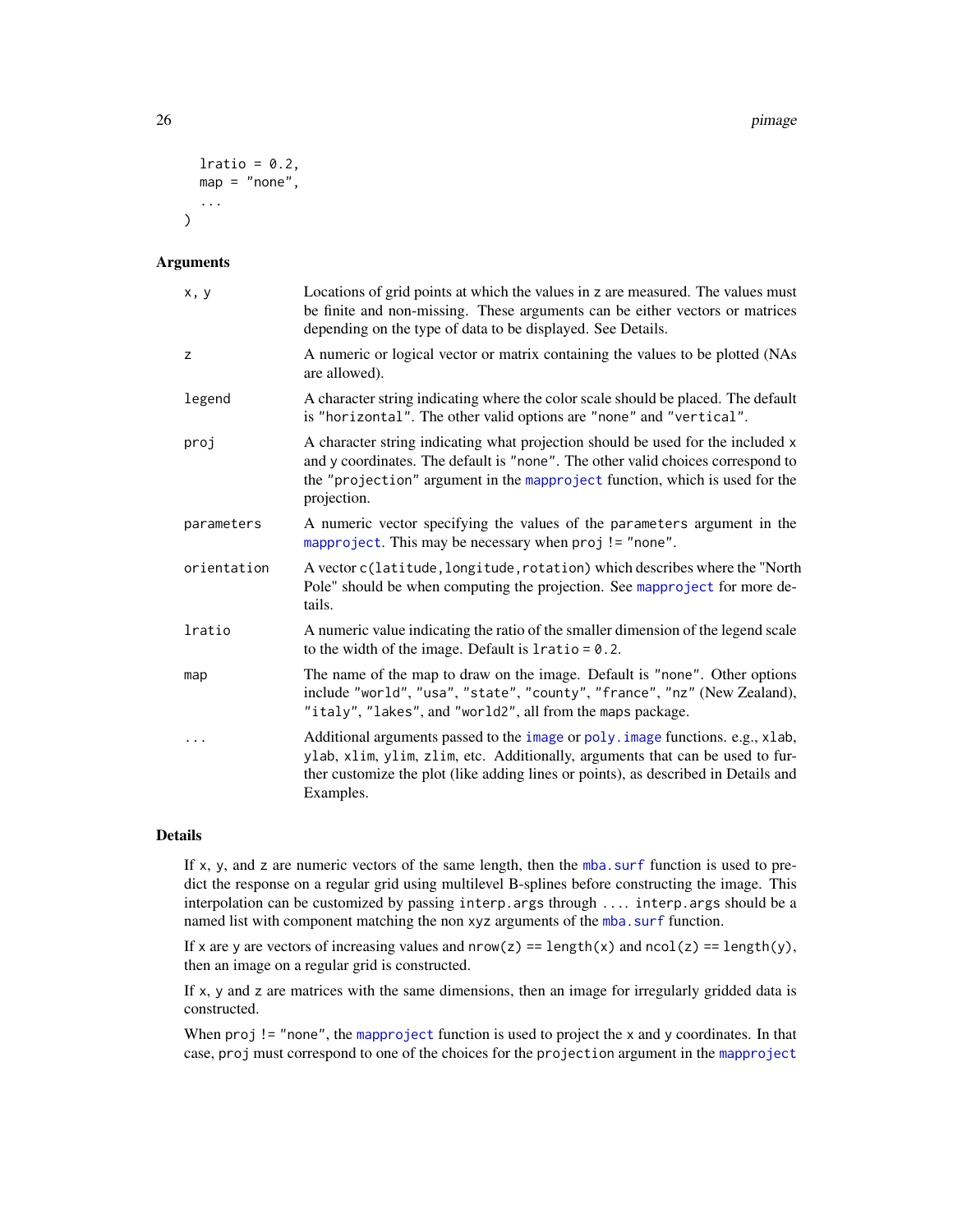#### <span id="page-26-0"></span>pimage 27

function. Necessary arguments for [mapproject](#page-0-0) should be provided via the parameters and orientation arguments. See Examples and the [mapproject](#page-0-0) function.

Valid options for legend are "none", "horizontal", and "vertical". If legend = "none", then no color scale is provided. If legend = "horizontal", then a color scale is included under the image. If legend = "vertical", then a color scale is added to the right of the image.

Lines can be added to each image by passing the lines argument through .... In that case, lines should be a list with components x and y specifying the locations to draw the lines. The appearance of the plotted lines can be customized by passing a named list called lines.args through .... The components of lines.args should match the arguments of [lines](#page-0-0). See Examples.

Points can be added to each image by passing the points argument through .... In that case, points should be a list with components x and y specifying the locations to draw the points. The appearance of the plotted points can be customized by passing a named list called points.args through  $\ldots$  The components of [points](#page-0-0) args should match the components of points. See Examples.

Text can be added to each image by passing the text argument through .... In that case, text should be a list with components x and y specifying the locations to draw the text, and labels, a component specifying the actual text to write. The appearance of the plotted text can be customized by passing a named list called text.args through .... The components of text.args should match the components of [text](#page-0-0). See Examples.

The legend scale can be modified by passing legend. axis. args through ... The argument should be a named list corresponding to the arguments of the [axis](#page-0-0) function. See Examples.

The image axes can be modified by passing axis.args through .... The argument should be a named list corresponding to the arguments of the [axis](#page-0-0) function. The exception to this is that arguments xat and yat can be specified (instead of at) to specify the location of the x and y ticks. If xat or yat are specified, then this overrides the xaxt and yaxt arguments, respectively. See the [paxes](#page-23-1) function to see how axis.args can be used.

The legend margin can be customized by passing legend.mar to pimage through .... This should be a numeric vector indicating the margins of the legend, identical to how par("mar") is specified.

The various options of the labeling, axes, and legend are largely independent. e.g., passing col. axis through  $\ldots$  will not affect the axis unless it is passed as part of the named list axis.args. However, one can set the various par options prior to plotting to simultaneously affect the appearance of multiple aspects of the plot. See Examples. After plotting, reset.par() can be used to reset the graphics device options to their default values.

#### See Also

[image](#page-0-0), [image.plot](#page-0-0), [axis](#page-0-0)

```
# image plot for data on an irregular grid
pimage(lon, lat, tasmax[,,1], legend = "h", map = "world")
# same plot but with projection and vertical legend
pimage(lon, lat, tasmax[,,1], legend = "v", map = "world",
      proj = "bonne", parameters = 45)
# different projection
pimage(lon, lat, tasmax[,,1], proj = "albers",
```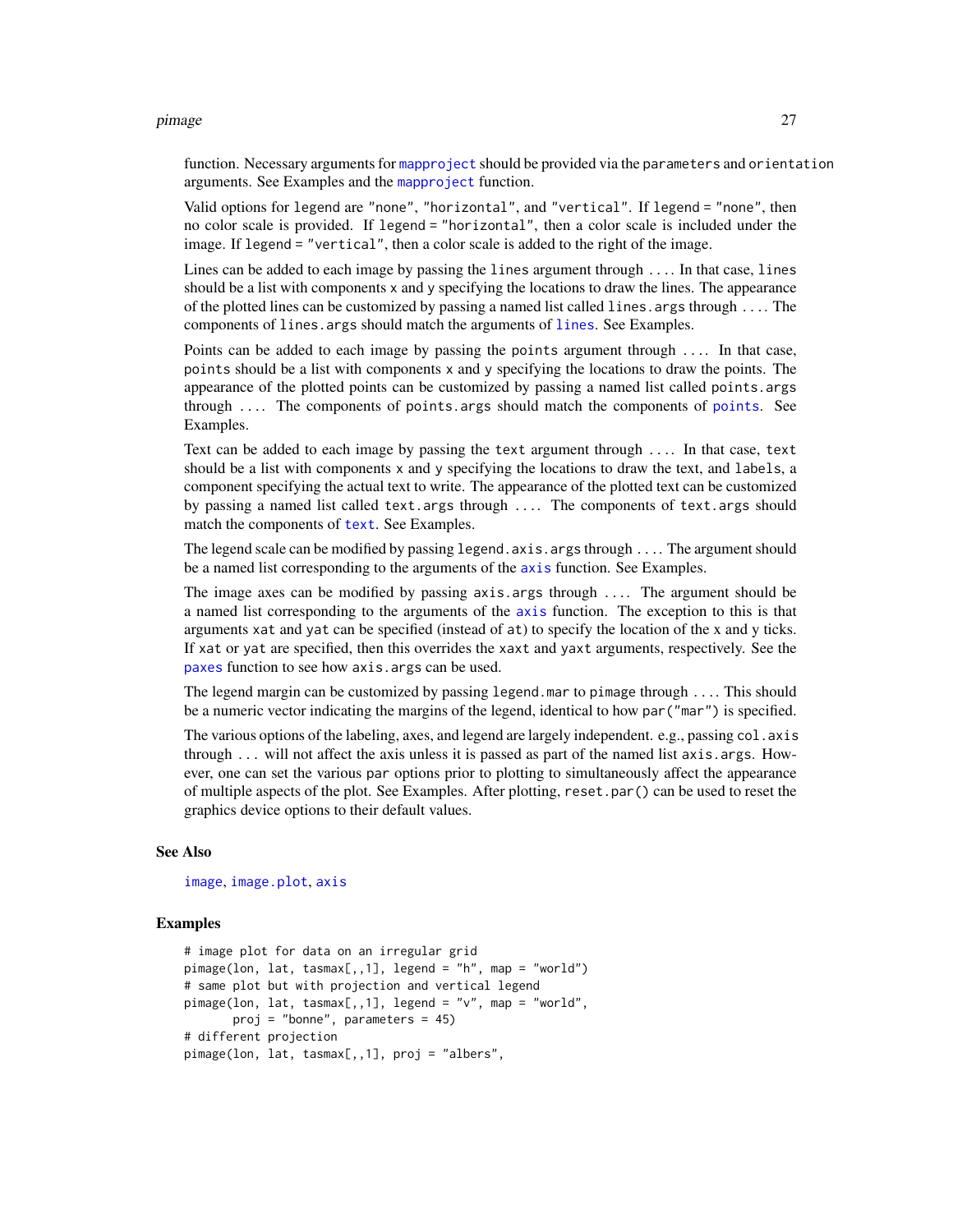```
parameters = c(33, 45), map = "world")
reset.par() # reset graphics device
# image plot for non-gridded data
data(co, package = "gear")
pimage(co$longitude, co$latitude, co$Al)
# show observed locations on image,
# along with Colorado border, locations of Denver and Colorado
# Springs
data(copoly)
copoints \le list(x = co$lon, y = co$lat)
pimage(co$longitude, co$latitude, co$Al,
      lines = copoly,
      lines.args = list(lwd = 2, col = "grey"),points = copoints,
      points.args = list(pch = 21, bg = "white"),
      text = list(x = c(-104.98, -104.80), y = c(39.74, 38.85),labels = c("Denver", "Colorado Springs")),
      text. args = list(col = "purple"),xlim = c(-109.1, -102),
      ylim = c(36.8, 41.1)# image plot for data on irregular grid
# notice the poor axis labeling
data(narccap)
pimage(lon, lat, tasmax[,,1], proj = "bonne",
      parameters = 45, map = "world")
# same plot but customize axis labeling
# need to extend horizontally-running axis lines
# farther to the west and east
# also need the vertically-running lines
# to run further north/sount
# will need manual adjusting depending on size
# of current device
pimage(lon, lat, tasmax[,,1], proj = "bonne",
      parameters = 45, map = "world",
      xaxy = c(-200, 0, 10), yaxy = c(-10, 80, 9))# the same effect can be acheived by specifying axis.args
# we also modify the color and size of the axis labels
pimage(lon, lat, tasmax[,,1], proj = "bonne",
      parameters = 45, map = "world",
      axis.args = list(xat = seq(-200, 0, by = 20),yat = seq(0, 70, by = 10),
                        col.axis = "blue",
                        cex. axis = 0.5)# modify colors of legend, map, line type for grid lines
# and customize axis
pimage(lon, lat, tasmax[,,1],
      legend = "v", proj = "bonne", parameters = 45,
```

```
map = "state"
```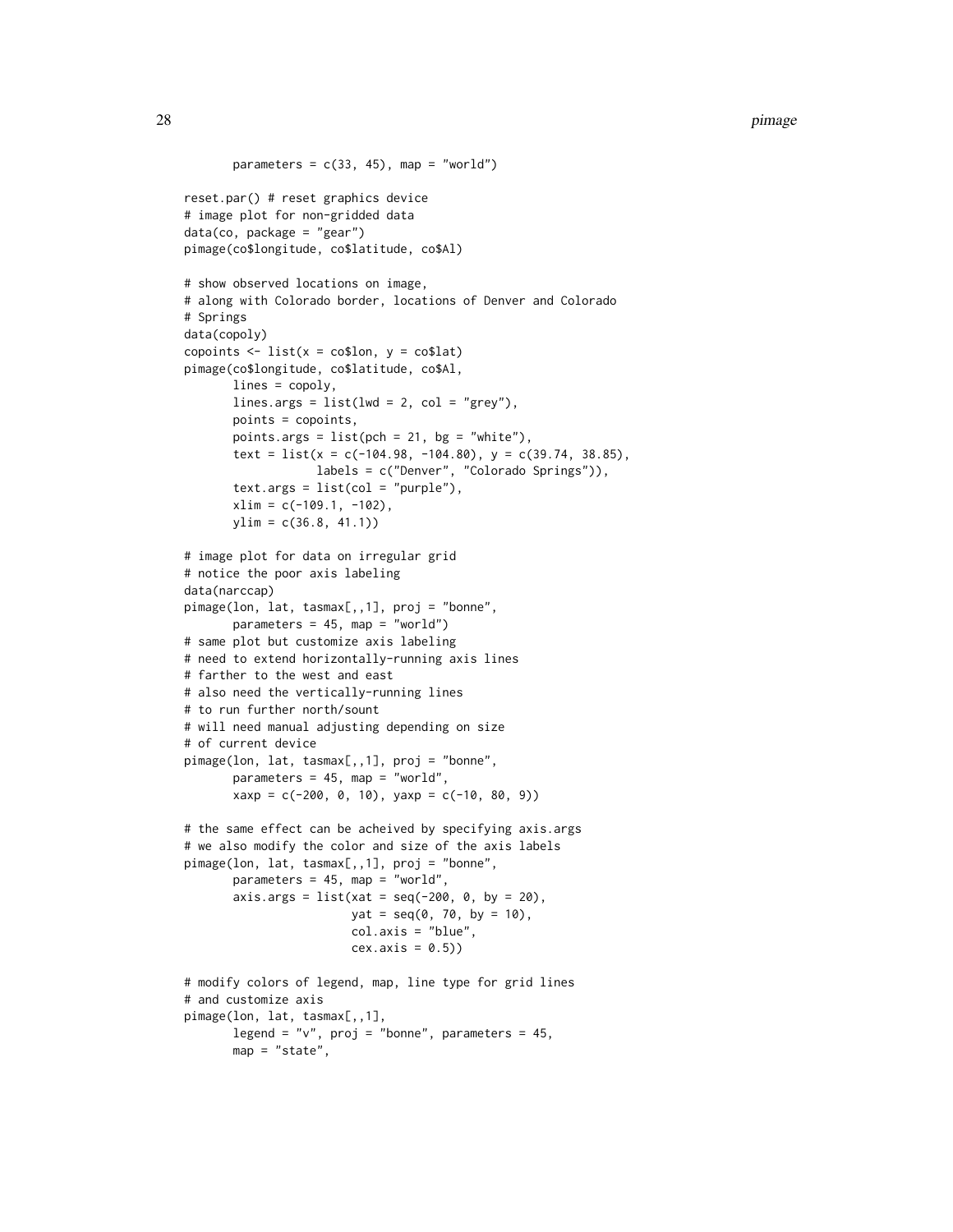#### <span id="page-28-0"></span>plines 29

```
paxes.args = list(lty = 3),
       legend.axis.args = list(col = "blue", col.axis = "blue"),col = fields::tim.colors(64),
       xlab = "longitude",
       ylab = "latitude",
       main = "temperature (K)")reset.par() # reset graphics device
# change many aspects of plot appearance using par
par(cex.axis = 0.5, cex.lab = 0.5, mgp = c(1.5, 0.5, 0),mar = c(2.1, 2.1, 4.1, 0.2), col. axis = "orange",col.main = "blue", family = "mono")
pimage(lon, lat, tasmax[,,1])
title("very customized plot")
reset.par()
```
#### plines *Projected lines function*

### Description

plines takes coordinates and joins the corresponding points with line segments, possibly after projection.

#### Usage

plines(x,  $y = NULL$ , type = "l", proj, ...)

#### Arguments

| $\times$                | coordinate vectors of points to join.                                                                                                                                                                                                                            |
|-------------------------|------------------------------------------------------------------------------------------------------------------------------------------------------------------------------------------------------------------------------------------------------------------|
| y                       | coordinate vectors of points to join.                                                                                                                                                                                                                            |
| type                    | character indicating the type of plotting; actually any of the types as in plot. default.                                                                                                                                                                        |
| proj                    | A character string indicating what projection should be used for the included x<br>and y coordinates. The default is "none". The other valid choices correspond to<br>the "projection" argument in the mapproject function, which is used for the<br>projection. |
| $\cdot$ $\cdot$ $\cdot$ | Further graphical parameters (see par) may also be supplied as arguments, par-<br>ticularly, line type, 1ty, line width, 1wd, color, col and for type = "b", pch.<br>Also the line characteristics lend, ljoin and lmitre.                                       |

#### Details

The [mapproject](#page-0-0) function is used for projection.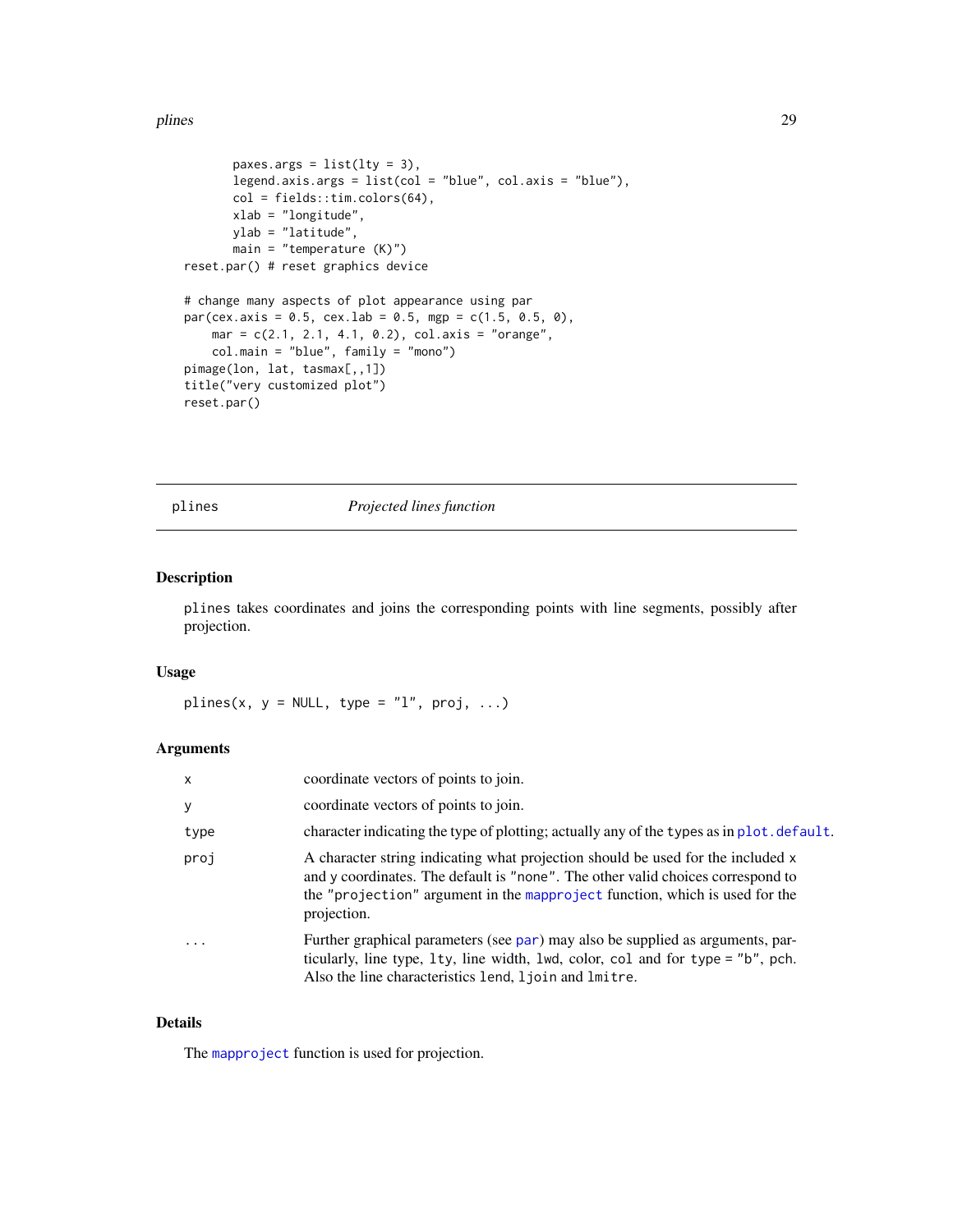# See Also

[pimage](#page-24-1), [mapproject](#page-0-0), [lines](#page-0-0)

# Examples

```
data(narccap)
# plot image using bonne projection (w/o grid lines)
pimage(lon, lat, tasmax[,,1], proj = "bonne",
       parameters = 40, paxes.args = list(grid = FALSE))
# get national boundaries
data(worldMapEnv, package = "maps")
worldpoly <- maps::map("world", plot = FALSE)
# add boundaries to existing plot
plines(worldpoly, proj = "bonne")
```
ppoints *Projected points function*

### Description

ppoints draws a sequence of points for projected coordinates.

#### Usage

ppoints(x,  $y = NULL$ , type = "p", proj, ...)

#### Arguments

| x        | coordinate vectors of points to plot.                                                                                                                                                                                                                            |
|----------|------------------------------------------------------------------------------------------------------------------------------------------------------------------------------------------------------------------------------------------------------------------|
| y        | coordinate vectors of points to plot.                                                                                                                                                                                                                            |
| type     | character indicating the type of plotting; actually any of the types as in plot. default.                                                                                                                                                                        |
| proj     | A character string indicating what projection should be used for the included x<br>and y coordinates. The default is "none". The other valid choices correspond to<br>the "projection" argument in the mapproject function, which is used for the<br>projection. |
| $\cdots$ | Further graphical parameters passed to the points function.                                                                                                                                                                                                      |

#### Details

The [mapproject](#page-0-0) function is used for projection.

#### See Also

[points](#page-0-0), [mapproject](#page-0-0), [pimage](#page-24-1)

<span id="page-29-0"></span>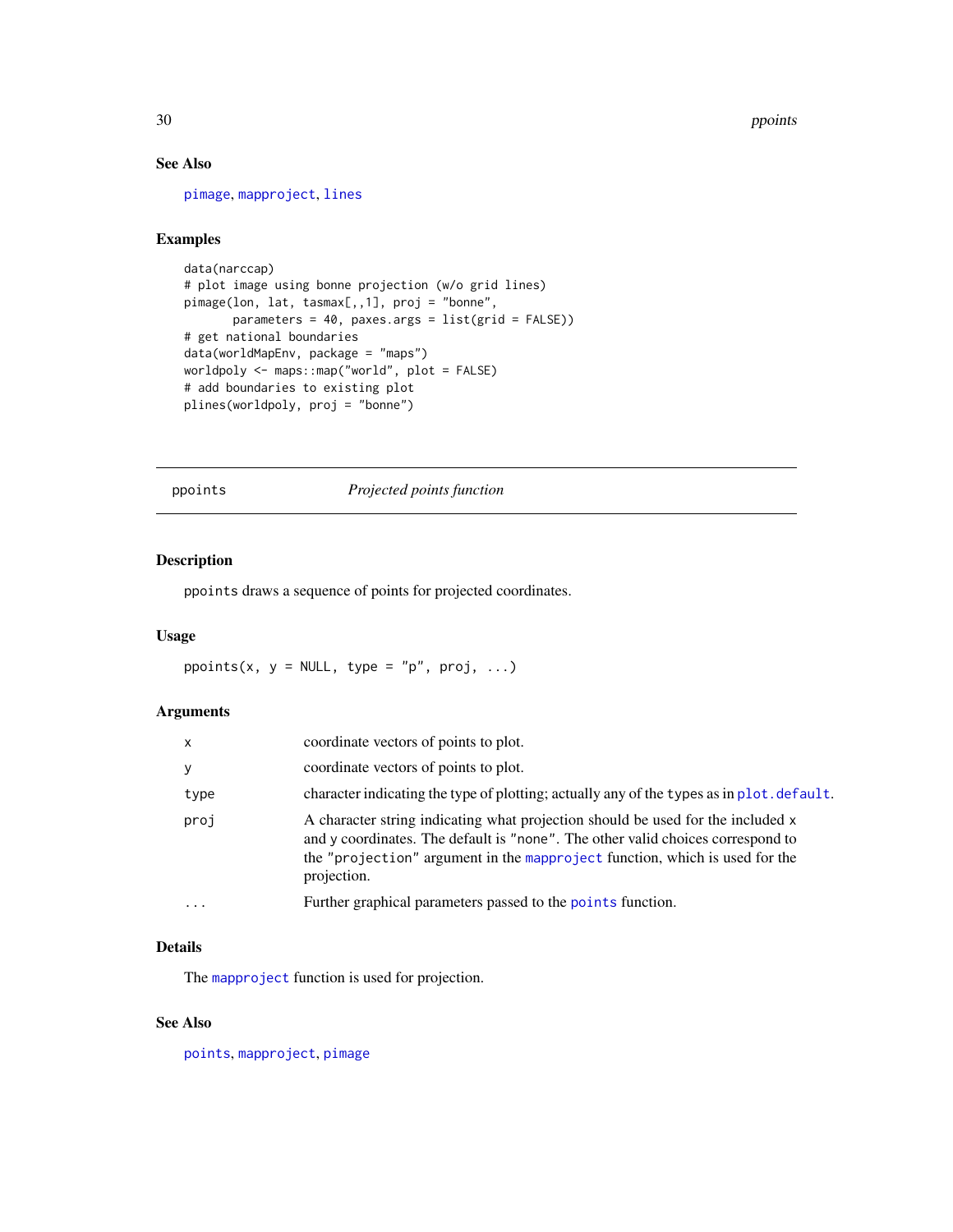#### <span id="page-30-0"></span>ppolygon 31

# Examples

```
data(narccap)
# plot image using bonne projection (w/o grid lines)
pimage(lon, lat, tasmax[,,1], proj = "bonne",
       parameters = 40, paxes.args = list(grid = FALSE))
# get U.S. cities with population of about 40k or more
data(us.cities, package = "maps")
# add cities to existing plot
ppoints(us.cities$long, us.cities$lat, proj = "bonne")
```
ppolygon *Projected polygon function*

#### Description

ptext draws polygons using the vertices given in x and y, possibly with projected coordinates.

#### Usage

 $ppolygon(x, y = NULL, proj, ...)$ 

# Arguments

| X.       | vectors containing the coordinates of the vertices of the polygon.                                                                                                                                                                                               |
|----------|------------------------------------------------------------------------------------------------------------------------------------------------------------------------------------------------------------------------------------------------------------------|
| ٧        | vectors containing the coordinates of the vertices of the polygon.                                                                                                                                                                                               |
| proj     | A character string indicating what projection should be used for the included x<br>and y coordinates. The default is "none". The other valid choices correspond to<br>the "projection" argument in the mapproject function, which is used for the<br>projection. |
| $\ddots$ | graphical parameters such as xpd, lend, ljoin and lmitre can be given as<br>arguments.                                                                                                                                                                           |

# Details

The [mapproject](#page-0-0) function is used for projection.

#### See Also

[polygon](#page-0-0), [mapproject](#page-0-0), [pimage](#page-24-1)

```
data(narccap)
# plot image using bonne projection (w/o grid lines)
pimage(lon, lat, tasmax[,,1], proj = "bonne",
      parameters = 40, paxes.args = list(col = "grey"))
# filled polygon for Colorado border
data(copoly)
ppolygon(copoly, proj = "bonne", col = "orange")
```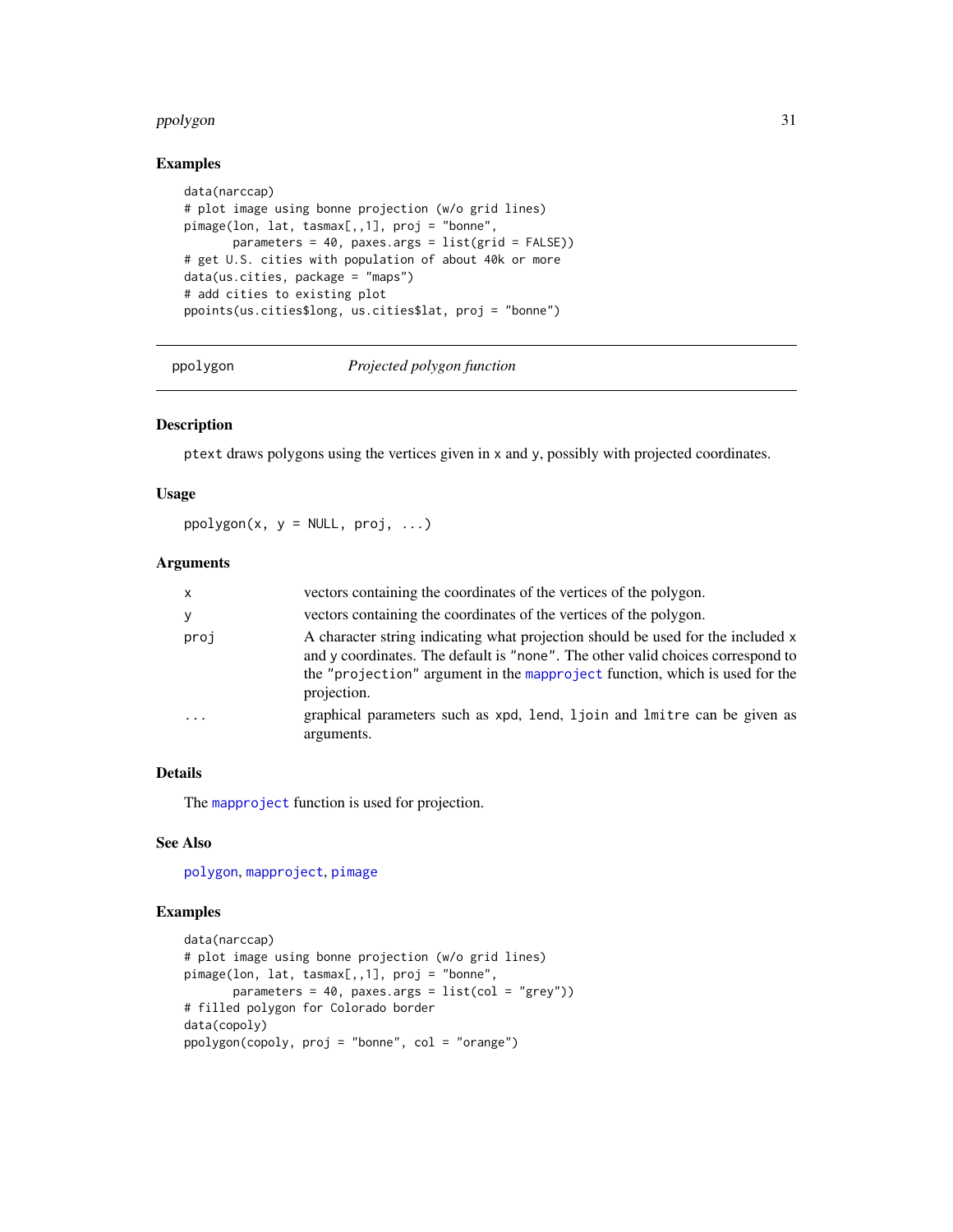<span id="page-31-0"></span>

#### Description

psegments takes pairs of coordinates and draws line segments between them, possibly after projection.

#### Usage

psegments(x0, y0, x1 = x0, y1 = y0, proj, ...)

# Arguments

| x0, y0  | coordinates of points from which to draw.                                                                                                                                                                                                                        |
|---------|------------------------------------------------------------------------------------------------------------------------------------------------------------------------------------------------------------------------------------------------------------------|
| x1, y1  | coordinates of points to which to draw                                                                                                                                                                                                                           |
| proj    | A character string indicating what projection should be used for the included x<br>and y coordinates. The default is "none". The other valid choices correspond to<br>the "projection" argument in the mapproject function, which is used for the<br>projection. |
| $\cdot$ | Additional arguments to pass to the segments function.                                                                                                                                                                                                           |
|         |                                                                                                                                                                                                                                                                  |

### Details

The [mapproject](#page-0-0) function is used for projection.

# See Also

[segments](#page-0-0), [mapproject](#page-0-0), [pimage](#page-24-1)

```
data(narccap)
# plot image using bonne projection (w/o grid lines)
pimage(lon, lat, tasmax[,,1], proj = "bonne",
       parameters = 40, paxes.args = list(grid = FALSE))
# some locations for u.s. cities
# taken from data(us.cities, package = "maps")
boston <- c(-71.02, 42.34)
la <- c(-118.41, 34.11)
ny <- c(-73.94, 40.67)
sf <- c(-122.45, 37.77)
# plot segments between sf, la and ny boston
x0 <- c(sf[1], ny[1])
y0 <- c(sf[2], ny[2])
x1 <- c(la[1], boston[1])
y1 <- c(la[2], boston[2])
psegments(x0, y0, x1, y1, proj = "bonne", lwd = 3)
```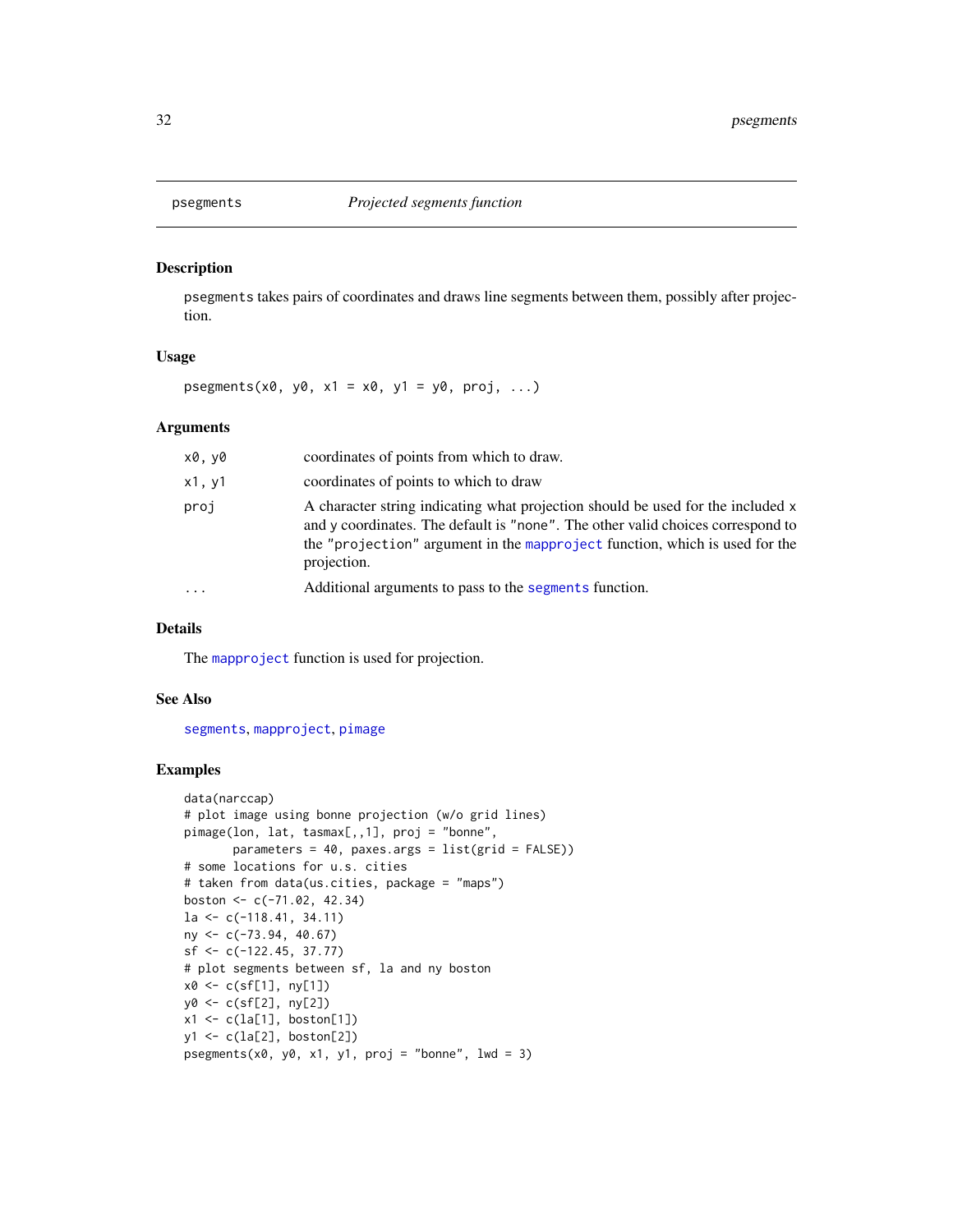```
citycoords <- rbind(sf, la, ny, boston)
cityxy <- list(x = citycoordinates[, 1], y = citycoordinates[, 2])citynames <- c("san francisco", "los angeles", "new york", "boston")
ptext(cityxy, labels = citynames, proj = 'bonne')
```
#### ptext *Projected text function*

#### Description

ptext draws the character strings given in labels at the provided coordinates, possibly after projection.

#### Usage

 $ptext(x, y = NULL, labels, proj, ...)$ 

#### Arguments

| $\times$ | numeric vectors of coordinates where the text labels should be written. If the<br>length of x and y differs, the shorter one is recycled.                                                                                                                                                                                                         |
|----------|---------------------------------------------------------------------------------------------------------------------------------------------------------------------------------------------------------------------------------------------------------------------------------------------------------------------------------------------------|
| y        | numeric vectors of coordinates where the text labels should be written. If the<br>length of x and y differs, the shorter one is recycled.                                                                                                                                                                                                         |
| labels   | a character vector or expression specifying the <i>text</i> to be written. An attempt is<br>made to coerce other language objects (names and calls) to expressions, and vec-<br>tors and other classed objects to character vectors by as . character. If labels<br>is longer than x and y, the coordinates are recycled to the length of labels. |
| proj     | A character string indicating what projection should be used for the included x<br>and y coordinates. The default is "none". The other valid choices correspond to<br>the "projection" argument in the mapproject function, which is used for the<br>projection.                                                                                  |
| $\cdots$ | further graphical parameters (from par), such as srt, family and xpd.                                                                                                                                                                                                                                                                             |

#### Details

The [mapproject](#page-0-0) function is used for projection.

A non-character labels argument is automatically converted to a character vector using link[base]{as.character}.

# See Also

[text](#page-0-0), [mapproject](#page-0-0), [pimage](#page-24-1)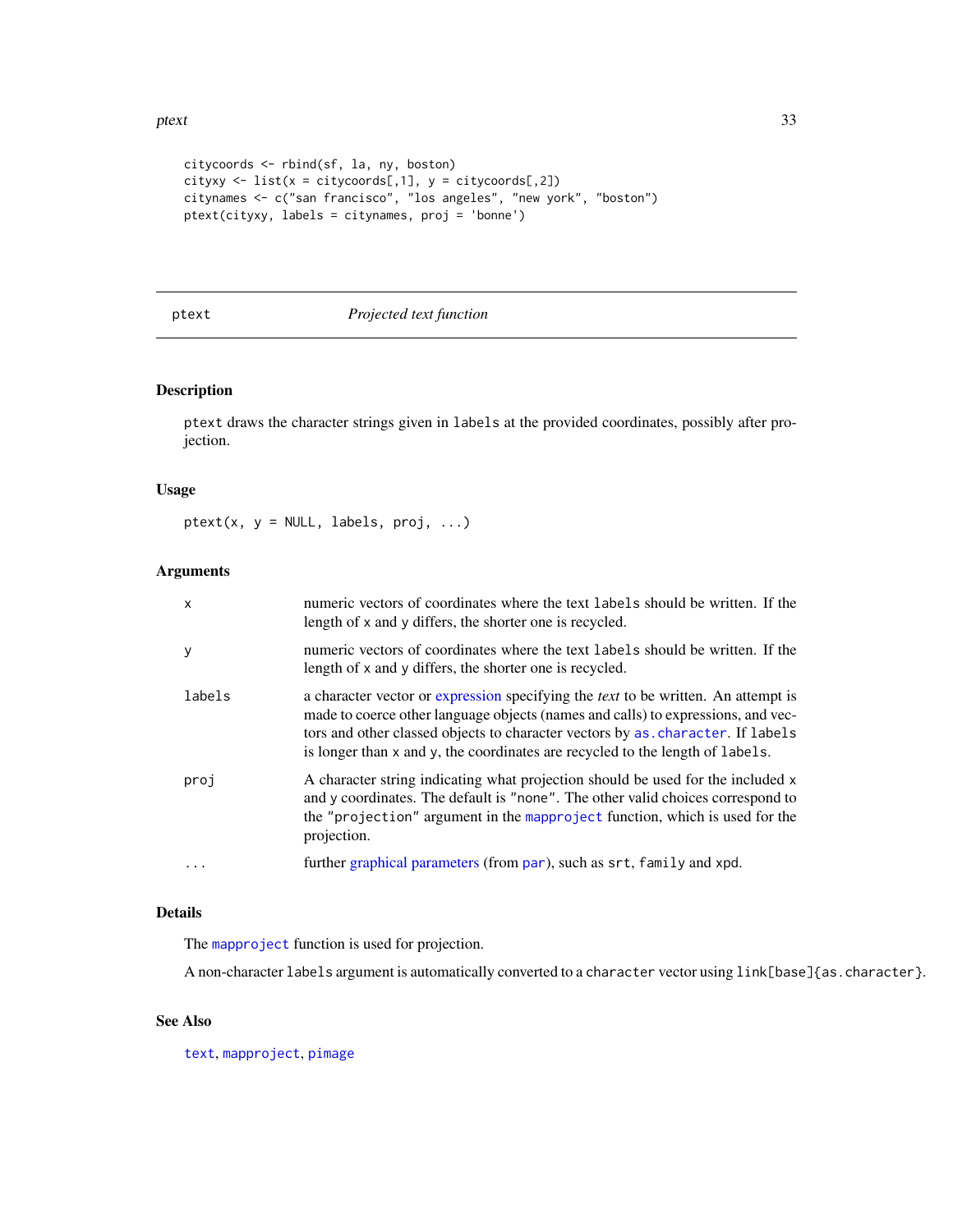# Examples

```
data(narccap)
# plot image using bonne projection (w/o grid lines)
pimage(lon, lat, tasmax[,,1], proj = "bonne",
       parameters = 40, paxes.args = list(grid = FALSE))
# get national boundaries
data(worldMapEnv, package = "maps")
worldpoly <- maps::map("world", plot = FALSE)
plines(worldpoly, proj = "bonne")
# add U.S. city names to existing plot
data(us.cities, package = "maps")
citysmall <- head(us.cities)
ptext(x = citysmall$lon, y = citysmall$lat,
      labels = citysmall$name, proj = "bonne")
```
reset.par *Reset par*

#### Description

reset.par resets the arguments of [par](#page-0-0) to the default values when first opening R (as of version 3.2.2).

#### Usage

reset.par()

#### See Also

[par](#page-0-0)

```
par("mar") #current values of mar
par(max = c(0, 0, 0, 0)) # change values of mar
par("mar") # changed values of mar
reset.par() # reset to defaults (not necessarilly current values)
par("mar") # should be c(5.1, 4.1, 4.1, 2.1)
```
<span id="page-33-0"></span>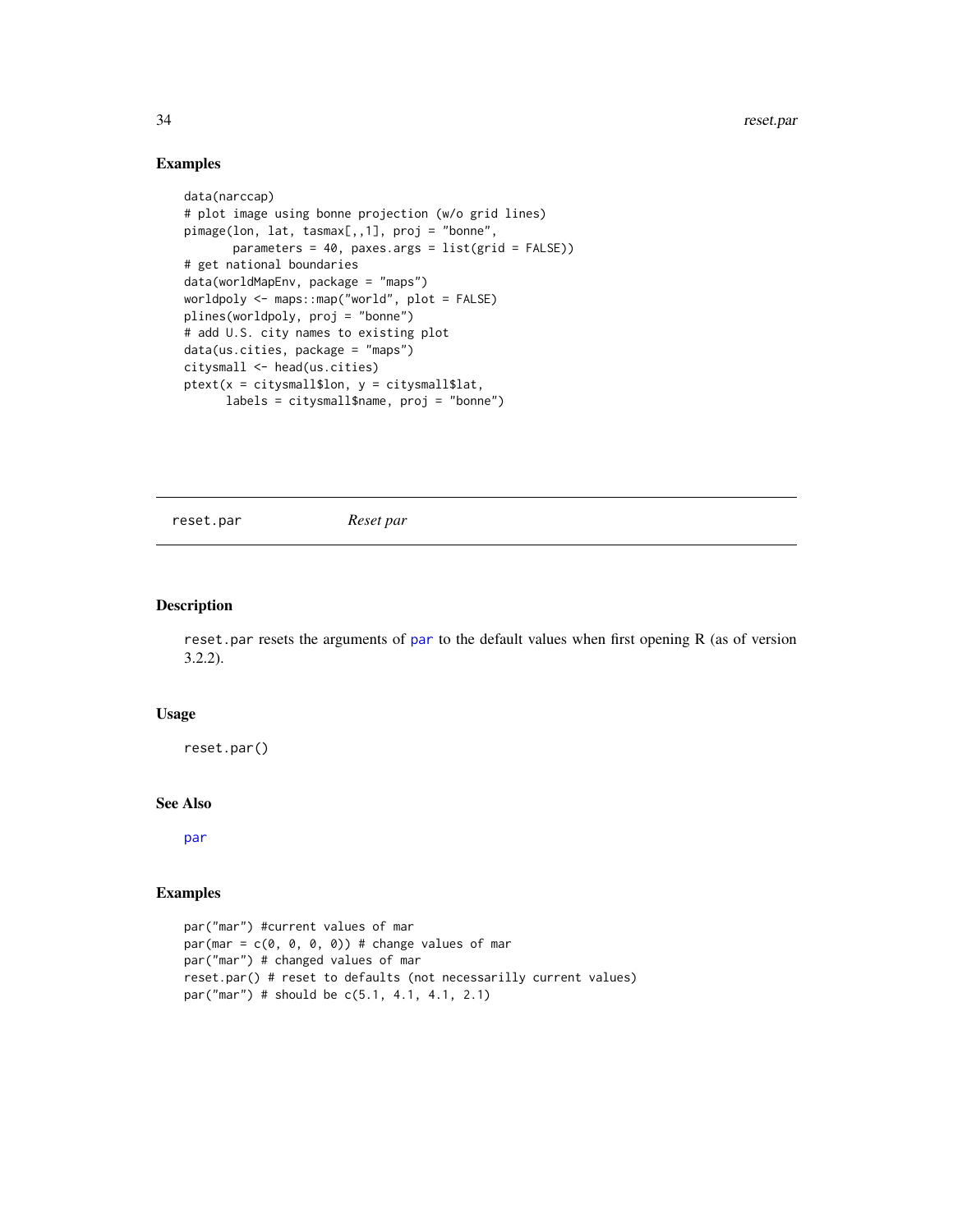<span id="page-34-0"></span>

# Description

rotate rotates the coordinates by angle theta around a pivot point.

# Usage

```
rotate(coords, theta, pivot = c(\theta, \theta))
```
# Arguments

| coords | A 2-column matrix with the coordinates to be rotated.                                                 |
|--------|-------------------------------------------------------------------------------------------------------|
| theta  | The angle (in radians) to rotate the coordinates.                                                     |
| pivot  | The pivot point around which the coordinates are rotated. Default is $c(0, 0)$ , i.e.,<br>the origin. |

```
# coordinates to rotate
coords <- matrix(rnorm(20), ncol = 2)
# rotate coordinates pi/6 radians around the original
rcoords <- rotate(coords, pi/6)
#compare original coordinates to rotated coordinates
par(mfrow = c(1, 2))plot(coords)
plot(rcoords)
```